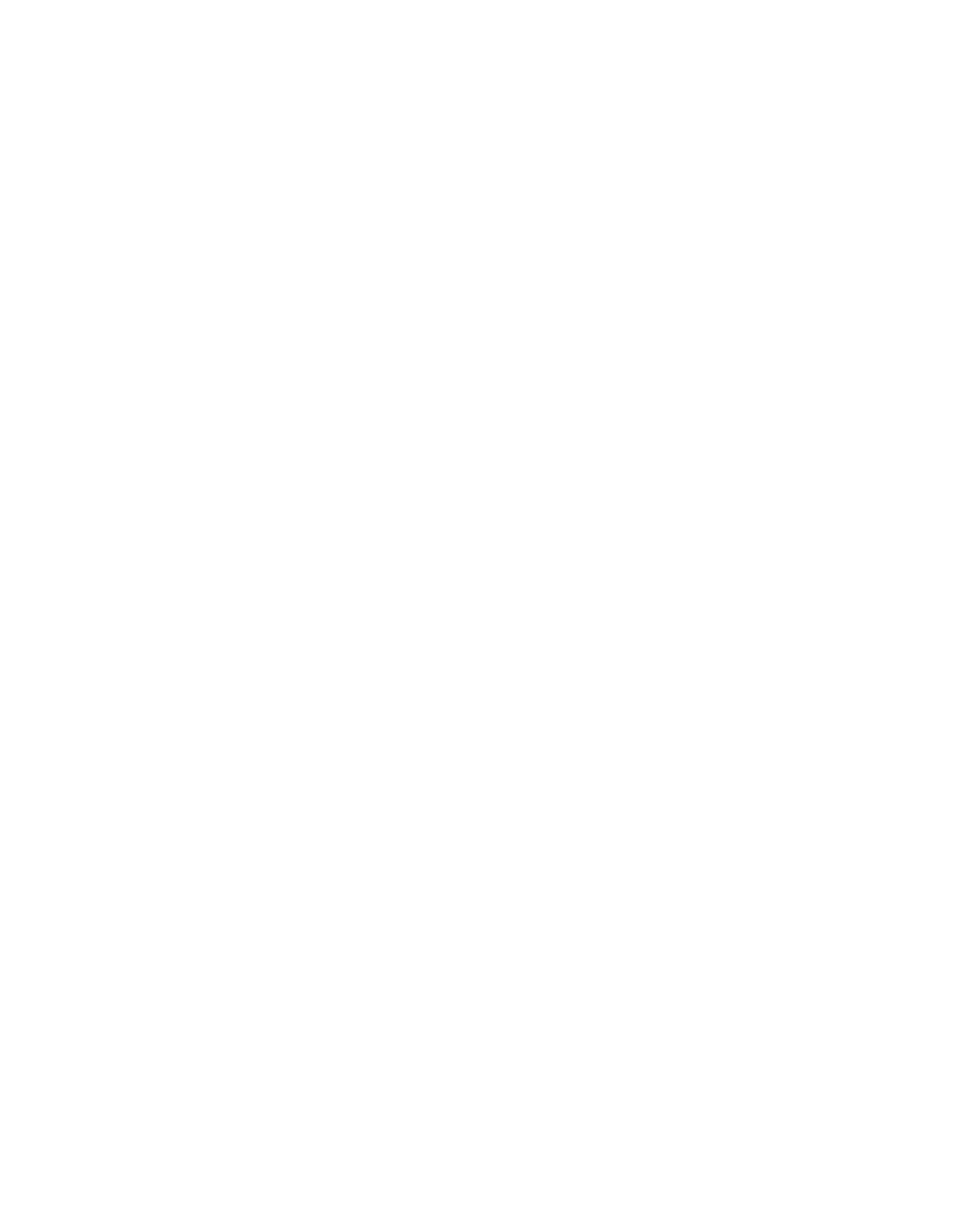The following presentation about the Faroe Islands has been prepared by the Landsbanki Føroya on behalf of the Government of the Faroe Islands.

| <u>1.</u> | <b>FACT SHEET</b>                        | 4  |
|-----------|------------------------------------------|----|
| 2.        | <b>RECENT DEVELOPMENTS 2004 - 2005 6</b> |    |
| 3.        | <b>GEOGRAPHY AND POPULATION</b>          | 9  |
| 4.        | THE POLITICAL SYSTEM                     | 9  |
| 4.1       | THE GOVERNMENT AND ADMINISTRATION 9      |    |
| 4.2       | THE PARLIAMENT AND GOVERNMENT            | 10 |
| 4.3       | <b>FOREIGN RELATIONS</b>                 | 12 |
| 5.        | THE ECONOMY                              | 13 |
| 5.1       | THE ECONOMY IN GENERAL                   | 13 |
| 5.2       | <b>INDUSTRIES</b>                        | 14 |
| 5.3       | <b>LABOUR MARKET</b>                     | 19 |
| 5.4       | <b>FOREIGN TRADE</b>                     | 20 |
| 6.        | THE FINANCIAL SYSTEM                     | 22 |
| 6.1       | <b>THE FINANCIAL MARKET</b>              | 22 |
| 6.2       | <b>CURRENCY</b>                          | 23 |
| 7.        | THE PUBLIC SECTOR                        | 24 |
| 7.1       | <b>PUBLIC INCOME</b>                     | 24 |
| 7.2       | <b>PUBLIC EXPENDITURE</b>                | 24 |
| 7.3       | THE PUBLIC FINANCIAL SYSTEM              | 25 |
| 7.4       | THE CURRENT PUBLIC BUDGET STATUS         | 25 |
| 7.5       | <b>PAYMENTS FROM DENMARK</b>             | 26 |
| 7.6       | <b>FOREIGN GOVERNMENT DEBT</b>           | 26 |
| 7.7       | THE MUNICIPALITIES' DEBT                 | 27 |
| 8.        | <b>SUMMARY &amp; OUTLOOK</b>             | 28 |
| 8.1       | <b>SUMMARY</b>                           | 28 |
| 8.2       | <b>OUTLOOK</b>                           | 28 |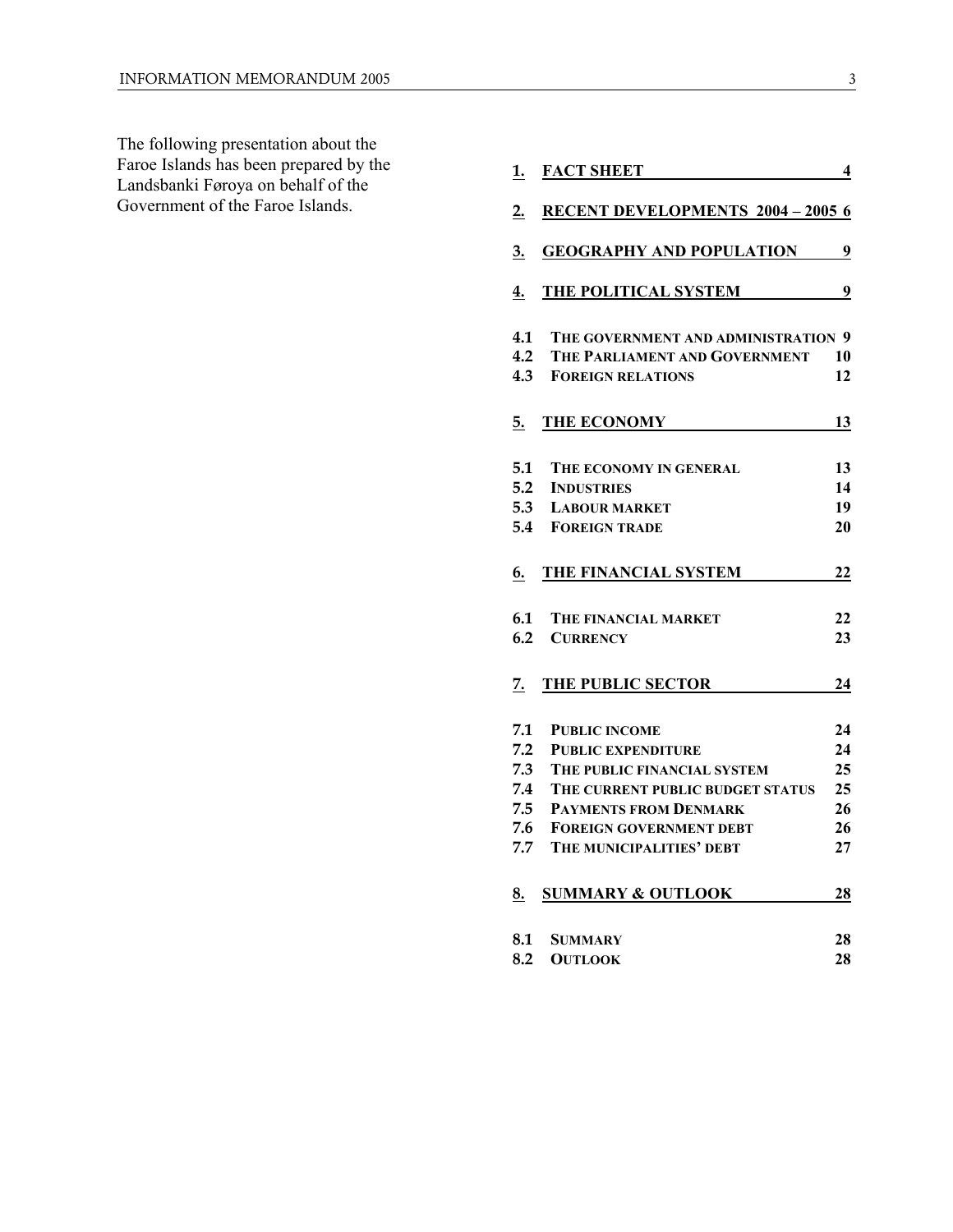#### 1. FACT SHEET

### **THE FAROE ISLANDS**

#### *Location*

The Faroe Islands is located in the North Atlantic (62˚N 7˚W), approximately 430 kilometers southeast of Iceland, 600 kilometers west of Norway and 300 kilometers northwest of Scotland. The Faroes is comprised of 18 islands, separated by narrow sounds or fjords.

## *Land Area*

1400 square kilometers; 545 square miles

*Population (1 Jan 2005)*  48,371

*Main population centers (1 Jan 2005)*  Tórshavn (capital): 19,348 Klaksvík: 4,914

#### *Language*

The written and spoken language is Faroese. The Faroese language is a North Germanic language closely related to Icelandic and to the dialects of western Norway. Nordic languages and English are understood and spoken by most Faroese.

#### *Religion*

Approximately distributed as follows: Evangelical Lutheran Church: 85% Christian Brethren: 10 % Other: 5%

#### *History*

The Faroe Islands is believed to have been discovered and inhabited in the  $8<sup>th</sup>$  century or earlier by Irish settlers. The Norwegian colonization began about hundred years later and developed throughout the Viking Age. The settlers established their own parliament on Tinganes in Tórshavn. The Faroese Parliament is believed to be the oldest in Europe.

Norway and Denmark joined in a double monarchy in the late  $14<sup>th</sup>$  century. When Norway in 1814 was cessioned to the King of Sweden, the Faroe Islands

and Greenland remained under the sovereignty of the Danish Monarch.

Due to the large geographical distance to Norway and Denmark, the Faroese always maintained a special jurisdiction along with their distinct language and culture.

#### *The Political System*

Together with Denmark and Greenland, the Faroe Islands constitutes the Kingdom of Denmark, which is a constitutional monarchy.

Since 1948, the Faroe Islands has had an extensive Home Rule – where so-called Joint Affairs are under Danish State authority, while Faroese affairs are under Faroese Home Rule administration and legislation.

The Faroe Islands has, for example, its own independent area regarding customs and excise, taxation and administration.

Judicial, defense and foreign affairs are among those affairs that cannot be taken over by the Faroese Government according to the Home Rule Act.

The Faroese Parliament (Løgting) is the legislative assembly for Faroese affairs, and also appoints the Prime Minister (Løgmaður), who - along with his cabinet ministers - constitutes the Faroese Government (Landsstýri).

The Løgting has at most 32 MPs elected from seven constituencies. In addition to the elections to the Løgting, the Faroese people elect two representatives to the Danish Parliament.

#### *Head of State*

The Prime Minister, Jóannes Eidesgaard (Social Democrat), since 3 February 2004.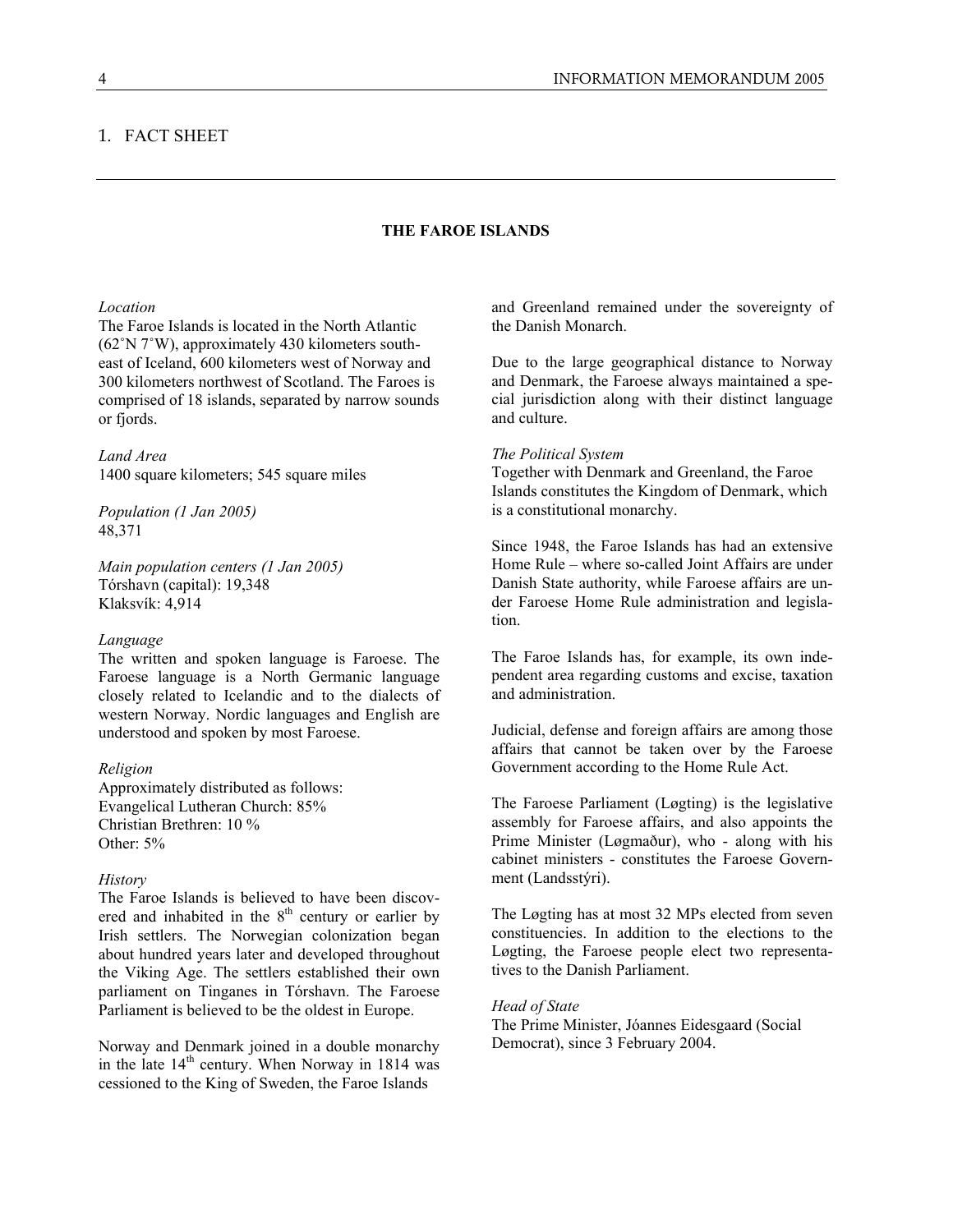## FACT SHEET

## **THE FAROE ISLANDS**

#### *Present Government*

The Faroese Government (Landsstýri) consists of at least two Cabinet ministers led by the Prime Minister. The present cabinet number is seven, including the Prime Minister.

The Faroese Government coalition is currently made up of representatives from the Social Democrats, the Unionist Party and the People's Party.

#### *Currency*

The Faroes is part of the Danish currency area. The Faroese currency unit, the króna, has the same value as the Danish krone. 1 Euro = 7.44 DKK  $1$  US\$ = 5.47 DKK<sup>1</sup>

*Main industries*  Fishing, fish processing and fish farming.

*GNP (Nominal GNP at market price)*  9,699 mill. DKK (2003). The estimated GNP for 2004 is 9,987 mill. DKK and 10,176 mill. DKK for 2005.

*Export of Goods (2004)*  3,668 mill. DKK

*Main export product groups (2004)*  Fish and fish products: 94.2% Ships: 5.2% Other: 0.6%

*Import of Goods (2004)*  3,738 mill. DKK

*Labor force (2004)* Approximately 27,000

*Labor force divided by industries (approximated)*  Fishing, fish processing and manufacturing: 1/3 Construction and private services: 1/3 Public services: 1/3

#### *Education*

Mandatory from 7 to 16 years of age. Primary school is compulsory up to the ninth class, after which education can be continued in a High School, Business, Technical, Industrial Fishing, or Mariners school.

There are also colleges for Marine Engineering, Nautical, Teacher, Business and Nurses training. There is one University in the Faroe Islands – *Fróðskaparsetur Føroya*.

#### *Transportation*

The transportation of people and goods to and from the Faroe Islands is by both air and sea. Regular flights and car and cargo ferries are available all year round to Denmark, Iceland, Norway and Great Britain. The flight time to Copenhagen (Denmark) is 2 hours and 15 min.

The Faroe Islands has a modern infrastructure with good roads and tunnels. The roads are mainly asphalted, dual-track carriageways. A bridge connects the two largest islands and a subsea tunnel connects two islands while another subsea tunnel is under way.

<sup>1 31-12-2004</sup>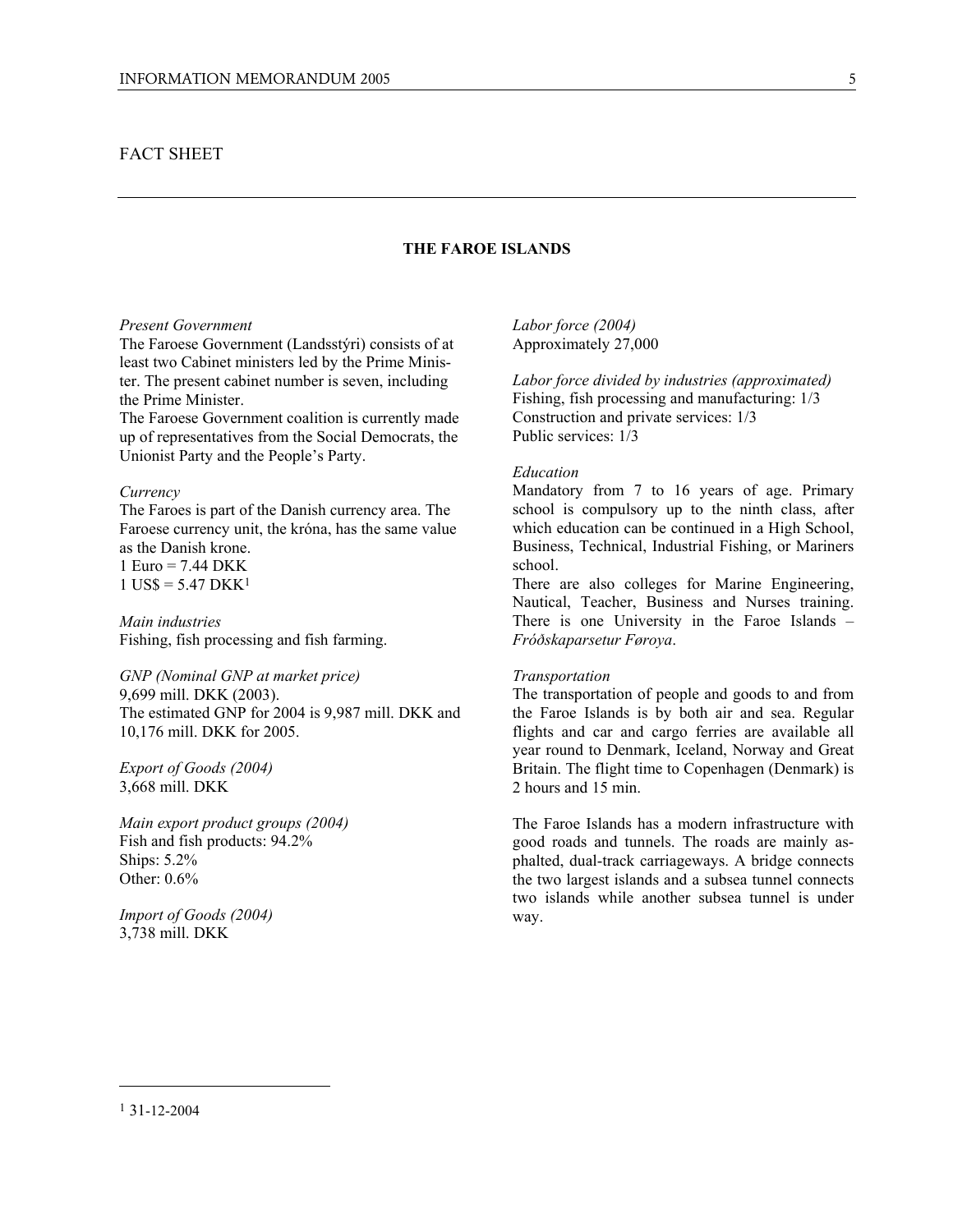## 2. RECENT DEVELOPMENTS 2004 – 2005

Below are the recent developments since the latest publication of *Information Memorandum*.

## 2.1.1 Population

The population of the Faroe Islands totaled 48,371 in January 2005.

## 2.1.2 Political

The last election was held on 20 January 2004 and the outcome is discussed below.

In February 2004, the Social Democrats (Javnaðarflokkurin), the Conservatives (Fólkaflokkurin) and the Unionists (Sambandsflokkurin) formed a coalition government. The present Cabinet number was reduced to seven, including the Prime Minister.. The former Government planned to make the Faroe Islands an independent country, but the Government is pursuing a new course. The plan is to take over some special matters, and to pass a new and more flexible Home Rule Act.

#### 2.1.3 International relations

A new and more flexible Home Rule Act was ratified by Parliament in 2005. The new act will make it easier for the Faroese Government to take over special matters.

The Parliament also ratified another important new treaty with Denmark regarding foreign relations. The new act will allow the Faroese Government on its own to negotiate and become signatory to certain bilateral and multilateral agreements, if these only concern special matters for which the Faroese Government has full responsibility.

## 2.1.4 Economy

In 2002, the growth was 4.0% in the nominal GNP (at market price), but the growth reversed in 2003 and became negative at -2.75%. In 2004, the growth is estimated to have been 3%, while the estimated growth for 2005 is 1.9%.

The outlook for 2006 is approximately 1% growth.

Despite contractual wage increases of 4% in 2004, total wages and salaries paid in 2004 increased by only 0.9%. For the first three quarters in 2005, compared to the same quarters in 2004, wages increased by 2.2%.

### 2.1.5 Industries

#### *Fishery*

In 2004, there was a drop in the value of the catch by 13%, which can be attributed mainly to falling volumes. Especially the total catch of cod (Gadus morhua) and haddock (Gadus aeglefinus) was significantly lower in 2004. The declining trend for the value of the catch slowed significantly in the first half year of 2005; the value of the catch is down approximately 1% compared with the same period in 2004.

#### *Aquaculture*

The Faroese aquaculture industry experienced a record year in 2003, if one considers only the harvest (salmon and trout) and not the prices. In 2001, the harvest was 46,000 tons, in 2002, 45,000 tons and in 2003, 58,000 tons. In 2004, the harvest fell to around 37,000 tons. For 2005 and 2006, the estimates are down to 16,000 tons and 14,000 tons, respectively. In 2007, the harvest is expected to grow again, as the aquaculture industry is recovering and preparing for the coming years. The harvest in 2007 is expected to be around 19,000 tons and in 2008 around 24,000 tons. For the industry, future price developments are of the utmost importance. Prices have increased during the first half of 2005 and are approximately 25% higher than when they reached their lowest point in 2003.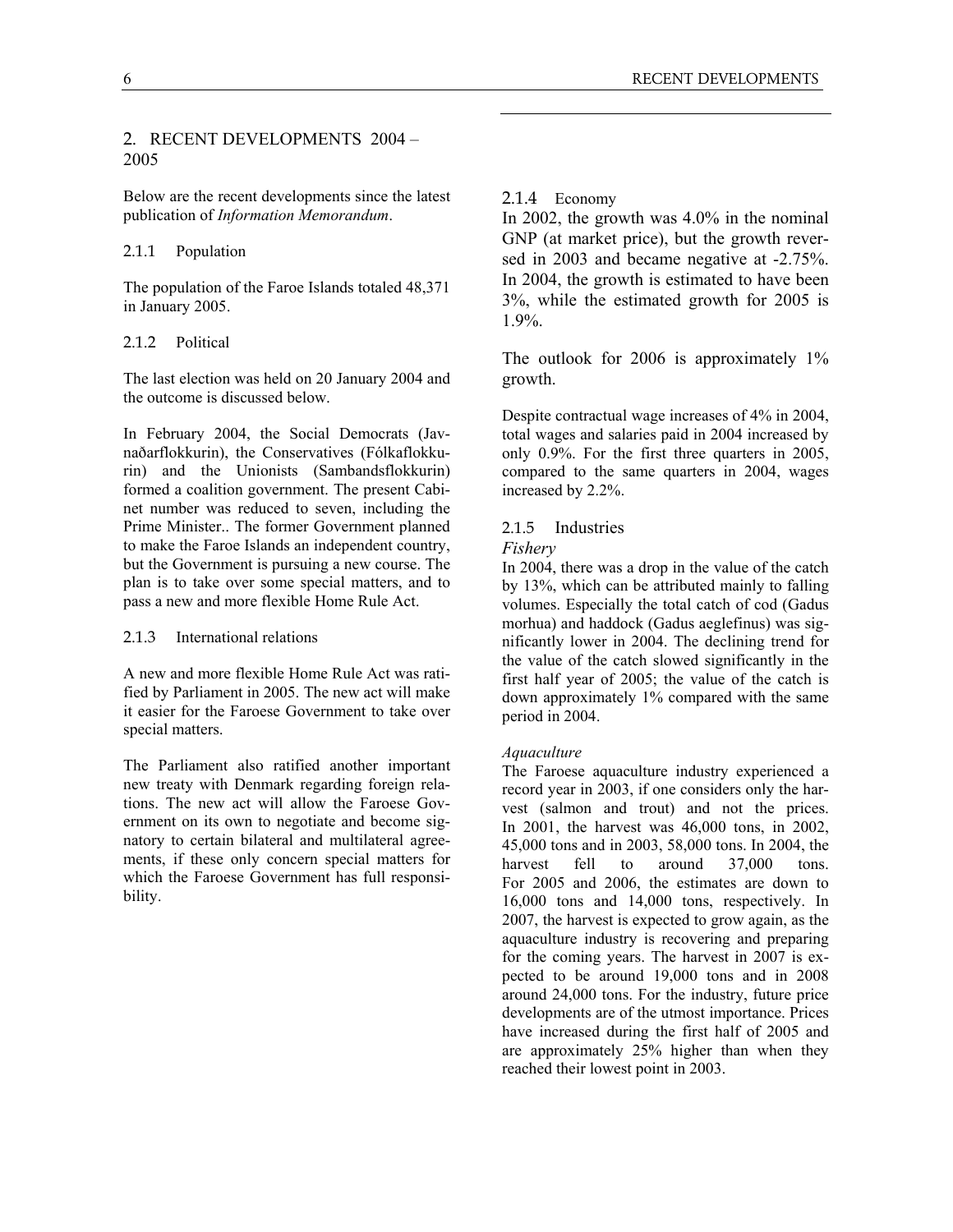#### *Construction*

Although the level of activity is still high, the growth appears to have peeked in 2004, when the growth in wages and salaries was 10.5%, compared to 2003.

In the first three quarters of 2005, the wages and salaries paid have declined with -2%, if compared to the same quarters in 2004.

#### *Transportation*

A second subsea tunnel, between Borðoy and Eysturoy, is on its way, connecting Tórshavn and Klaksvík. Started in December 2003, the project is expected to be finished in May 2006.

In October 2005, the old ferry Smyril , which sails from Tórshavn to Suðuroy, was replaced with a new ferry.

The Danish airline company, Maersk Air, stopped to service Vágar Airport as of 30 October 2004. Now there will be only one company flying to the Faroes – the Faroese company, Atlantic Airways.

The Faroese Government has announced, that the "air transport market" to and from the Faroe Islands will be liberalized, and become part of the European Common Aviation Area on 1 January 2007, and that the Faroese airline company, Atlantic Airways, will be partly privatized in 2006.

#### *Oil*

During 2004, the Ministry of Petroleum was replaced by an oil administration and the responsibilities of the ministry have been divided between the Ministry of Trade and Industry and the Ministry of the Interior. Petroleum affairs will continue as an administration with the official name "Faroese Petroleum Administration".

Also during 2004, a second oil licensing round was opened and a number of companies expressed interest in applying for these licenses. The licenses were awarded in January 2005 to 8 oil companies, organized into 5 consortia.

#### 2.1.6 Labour market

Wage negotiations were settled this year.

Unskilled workers had their wages settled in May. Wages increased by 0% in 2005 and 0% in 2006, while the pension payment increased by 1% in 2005 and 2% in 2006. The main public sector agreement was settled in October 2005, and resulted in a 1-year agreement, and an increase in wages of 0.9% in 2005. In addition to the increased wages, the agreement was improved in other ways.

In 2004, the total wage payments increased by 0.9%, but in the first three quarters of 2005 the growth has been 2.2%, compared to the same quarters in 2004.

Unemployment is still at a low level. But because economic growth has slowed since 2002, unemployment has increased. In 2002, unemployment was 2.3 % on average. In September 2005, it was 3.6 %.

In times of low growth, the Faroese labour force migrates to neighbouring countries in search of work, and migrates back to the islands in times of high growth. The migration statistics are therefore a major business cycle indicator.

In 2002, there was a net immigration of 391 to the Faroe Islands. The net immigration has steadily declined over the last years, and in 2005 there will be a net emigration of around 400 from the Faroe Islands.

#### 2.1.7 Foreign trade

For 2003, the BoP fell to approximately DKK -85 million, and the trade balance became negative. This downward movement did not continue through 2004, as the main contributing factors were non-recurring ship purchases. In 2004 and 2005 the BoP is estimated to become positive again.

#### 2.1.8 The financial system

The major banks, which experienced losses in 2004, are now profitable again. During the first half year of 2005 the results of the major banks have been positive and very satisfying.

The Faroese Securities Market (VMF) has had its first corporate listing - P/F Atlantic Petroleum - in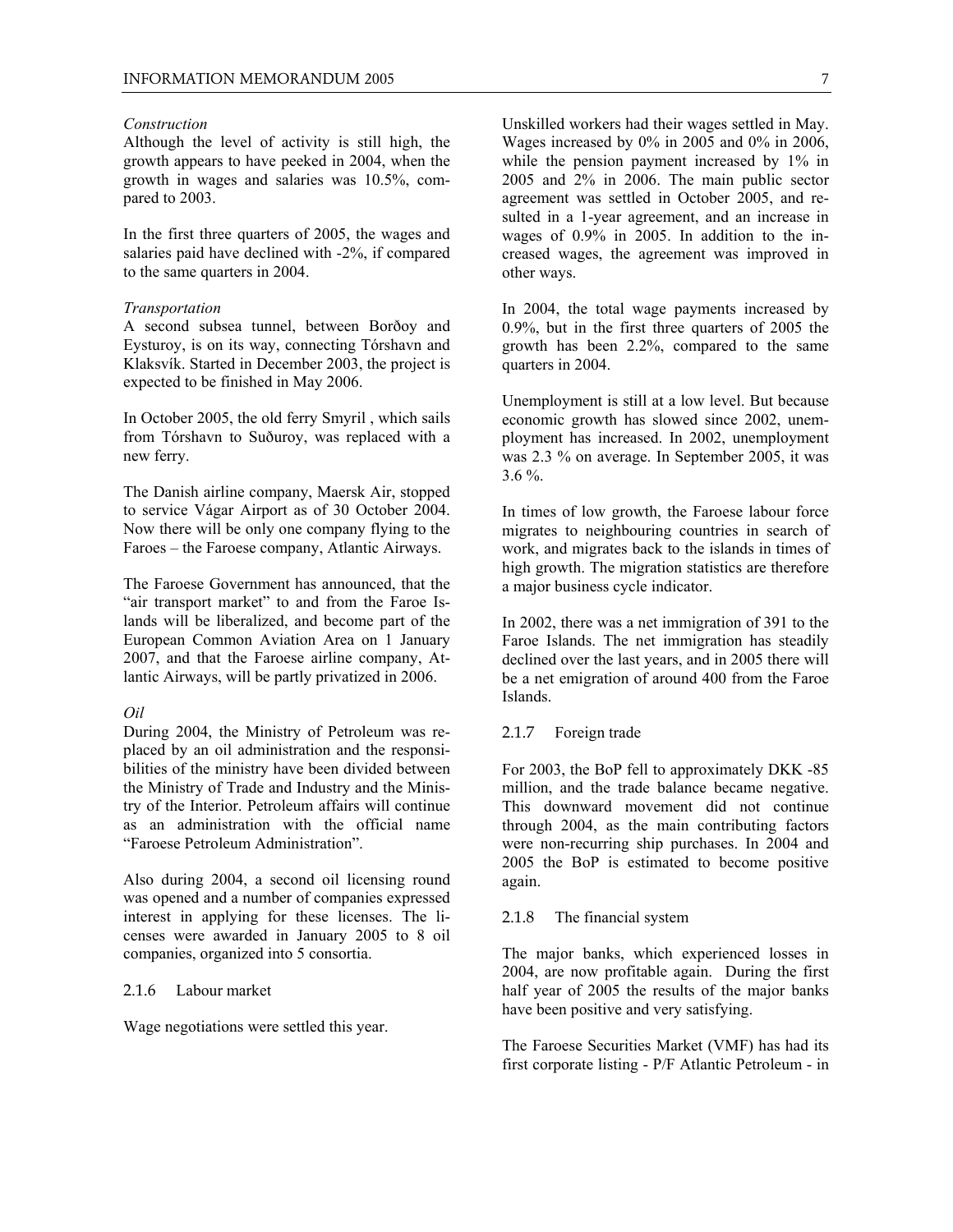June 2005. New bond issues of the Faroese Government have all been listed on the market as well.

The 500 and 1000-króna notes were released during 2004 and 2005. The release of the 1000-króna note in September 2005 completed the issuing of new notes, which has been in progress from 2001.

#### 2.1.9 The public sector

The budgeted deficit for 2004 was set at DKK -204 mill. However, the actual deficit came in at DKK -152 mill. and was smaller than anticipated. The deficit for the 2005 budget has been revised downward to DKK -270 mill. from DKK -228 mill. For 2006, a deficit of DKK -219 mill. is expected. But due to public investment expenses that are held outside the state budget (at least DKK 50 million), the deficit is likely to become more than DKK 219 million.

The repayments of principal and interest on loans in 2004 were DKK 208 million (DKK 131.5 million in interests and DKK 76.5 million in repayments). Furthermore, 750 million of the bond debt was re-financed in 2004.

In November 2005 the remainder of the 5% 2018 loan to the Danish State (approx. DKK 1.5 bill.) will be repaid by issuing bond debt with varying duration on the Faroese Securities Market on Iceland Stock Exchange (ICEX).

#### *Municipalities*

The number of municipalities was reduced from 48 to 34 during 2004. The long-term goal to create larger municipal areas is to provide a basis for decentralizing public administration, social services and to strengthen local government.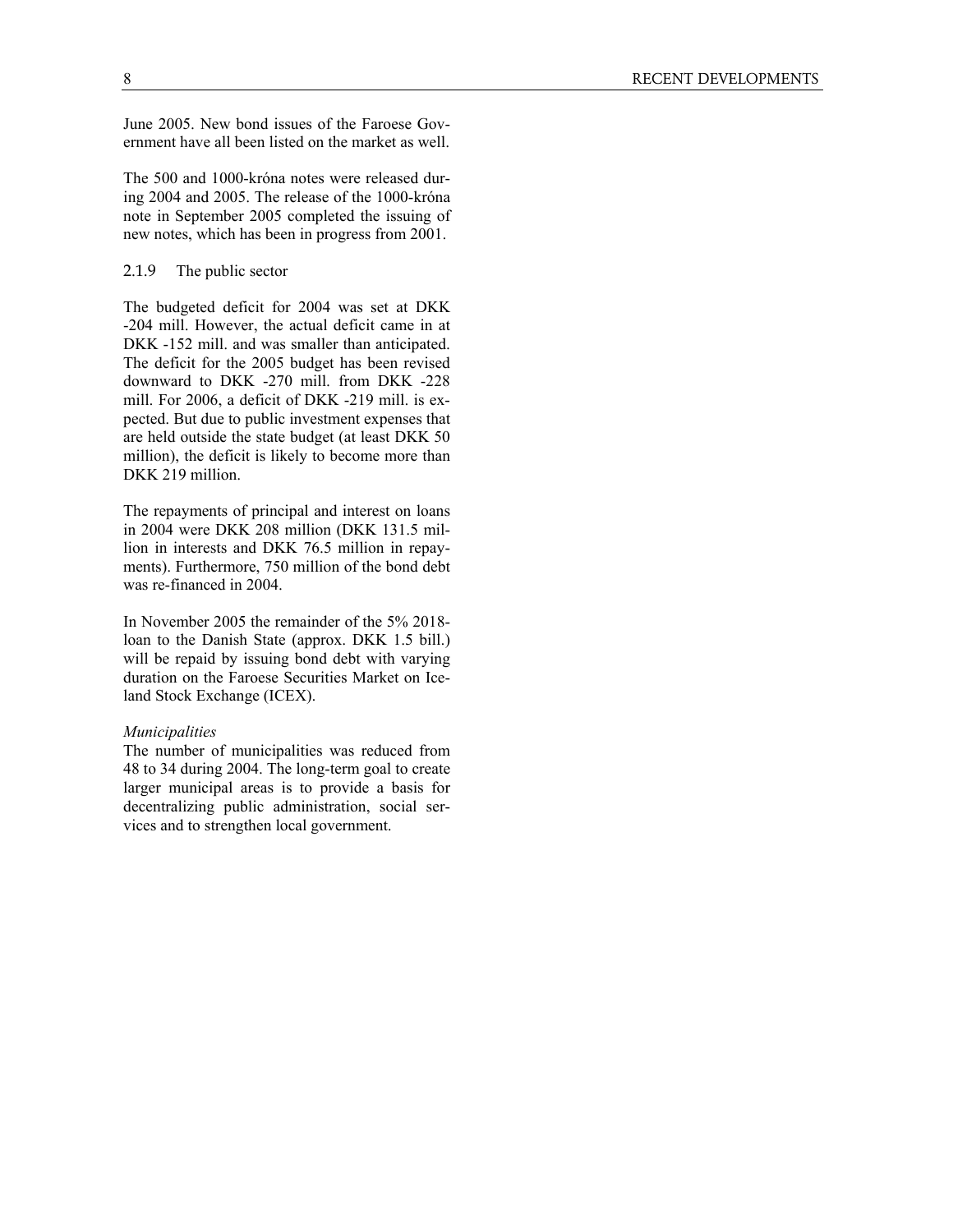#### 3. GEOGRAPHY AND POPULATION

The Faroe Islands is an isolated archipelago in the North Atlantic. The distance to the closest neighbor, the Shetland Islands, is just over 300 km. The distance to Iceland is about 450 km and to Norway roughly 675 km. The sailing distance to Copenhagen is about 1500 km.

The Faroe Islands consists of 18 islands, mostly separated by narrow sounds. Of the 18 islands, 17 are inhabited. The total area is 1,400 km2. The largest island is Streymoy (375 km<sup>2</sup>) and the capital, Tórshavn, is situated there.

The population of the Faroe Islands totaled 48,371 in January 2005. Of this number, 19,348 lived in the Tórshavn region and 4,914 in Klaksvík, which is the second largest town.

The distance from the northernmost point of the archipelago to the southernmost is 113 km, and the distance from east to west is 75 km. The highest point, Slættaratindur, is 882 m and the average elevation above sea level is just over 300 m; the total coastline is approximately 1,000 km.

The climate is typically oceanic; the weather is moist, changeable and at times windy. Due to the influence of the Gulf Stream, there is little variation between winter and summer temperatures. For example, the average temperatures in Tórshavn during the coldest and warmest months are 3°C and 11°C, respectively. The shortest period of daylight is five hours and the longest 19 hours.

#### 4. THE POLITICAL SYSTEM

Until 1948, the Faroe Islands was formally a county of the Kingdom of Denmark, although the islands have always enjoyed some special privileges in a number of respects.

Act No. 137 of the Kingdom of Denmark (the Home Rule Act) promulgated on 23 March 1948 accorded Home Rule to the Faroe Islands whereby it obtained the status of a self-governing community within the Kingdom of Denmark. In the Act, the Faroese language and the Faroese flag are acknowledged.

In May 2005, the Home Rule Act was supplemented with Act No. 91/2004. The new act will make it easier for the Faroese Government to take over all matters, except matters that are directly linked to full sovereignty. Acceptance from the Danish authority in each case is no longer necessary.

The Faroe Islands elects two representatives to the Danish Parliament (Folketinget). On 8 February 2005, the Conservatives (Fólkaflokkurin) and the Republicans (Tjóðveldisflokkurin) each won a seat in the Folketinget, while the Unionists (Sambandsflokkurin) lost their seat.

## **4.1 The government and administration**

The fundamental principle of the Home Rule Act is that the administration of all local matters should be transferred to the Faroese authorities. On the other hand, matters of common interest for the realm are handled by the High Commissioner, who represents the Kingdom's authority in the Faroe Islands.

Matters relating to the Faroe Islands have been divided into Special Matters and Joint Matters:

#### **1) Special matters**

In these areas, the Faroese Parliament (Løgting) has legislative authority and the Faroese Government (Landsstýri) has executive power.

The areas that are assigned to the legislative and administrative bodies in the Faroe Islands are, for instance, financial and economic matters, industry, foreign trade and resources in the subsoil. In early 2002, the educational system was officially as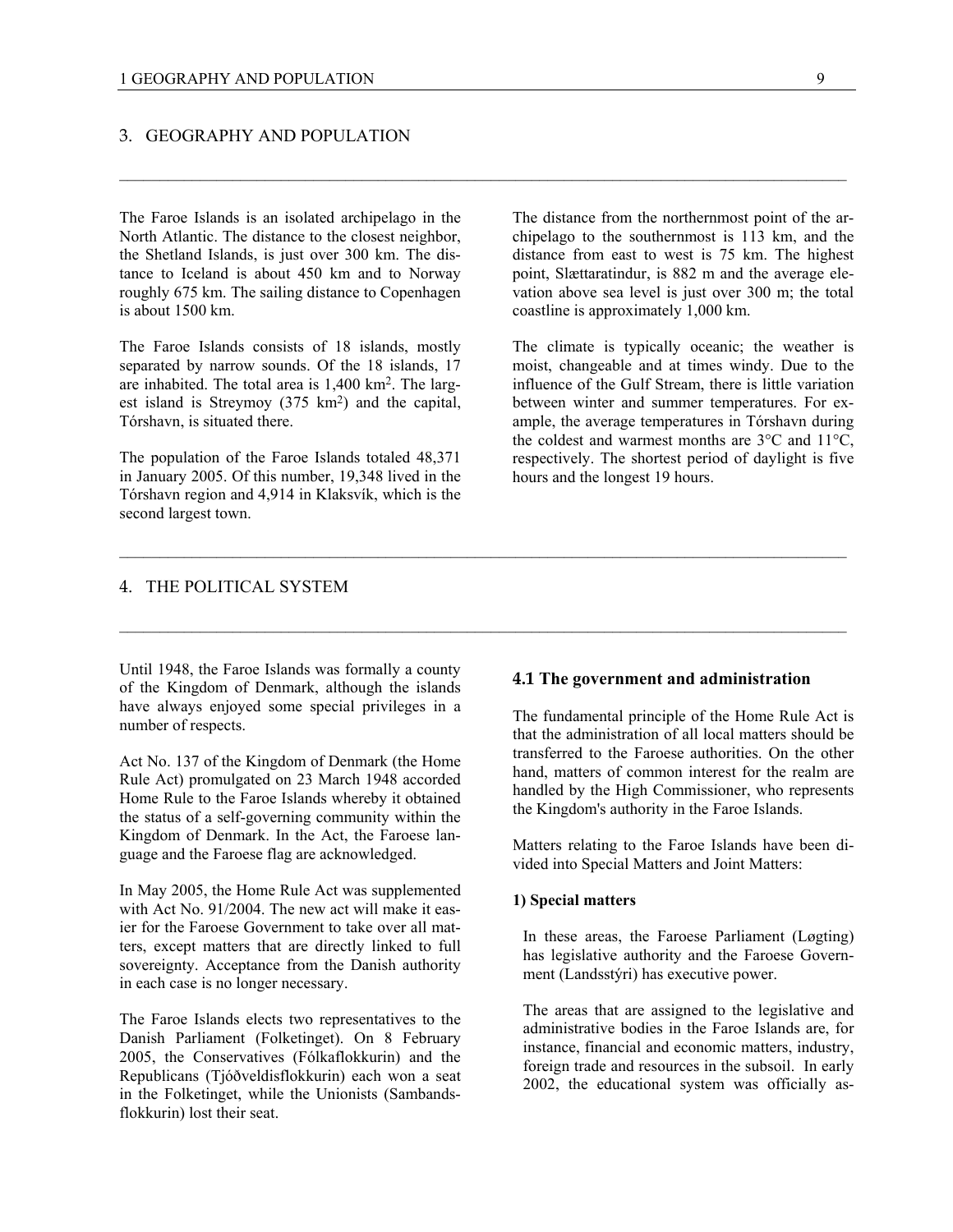signed to the Faroe Islands and the State block grants from Denmark were reduced accordingly.

The new Act No. 91/2004 gives the Faroese Government the authority to take over all matters except:

- 1) The Danish Constitution
- 2) Danish internal affairs
- 3) The Danish Supreme Court
- 4) Foreign affairs, security and defense policies
- 5) Currency and monetary policy

#### **2) Joint matters**

These are administered by the Danish Government according to the laws of the Kingdom of Denmark.

The provisions of the Home Rule Act from 1948 stipulate, however, that the administration of certain matters of common concern can be wholly or partly assigned to the Faroese Government or undertaken by the Danish and Faroese authorities jointly.

However, the new Act No. 91/2004 gives the Faroese Government the authority to take over all matters except matters that are directly connected with full independence, as shown above.

Today, the Faroese Government administers the social welfare system and the health services, etc. The legislative authority still lies with the Danish Government, but legislation has to be ratified by the Faroese Parliament for it to be applicable to the Faroe Islands.

To cover joint matters, the Faroe Islands receives State block grants from Denmark. Areas that generally concern the Faroe Islands only, especially matters concerning Home Rule procedures, rest with the Department of the Danish Prime Minister. The Office of the High Commissioner is under this department. The main rule, however, is that Faroese matters managed by the Danish Government are handled by the relevant Danish ministry.

If the new Act No. 91/2004 from 2005 is fully implemented, and the Faroese Government takes over all matters possible, the only joint matters will be: the Danish Constitution; Danish internal affairs; the Danish Supreme Court; foreign affairs, security and defense policies, and currency and monetary policy.

#### **4.2 The Parliament and Government**

The Faroe Islands is governed by the Faroese Parliament (Løgting)2, which is the legislative body dealing with special matters and joint matters, etc. Laws passed by the Faroese Parliament pertaining to special matters are termed "Løgting Acts", and must formally receive the consent of the Prime Minister of the Faroe Islands (Løgmaður). Laws on joint matters passed by the Danish Parliament (Folketinget) must be ratified by the Faroese Parliament to be applicable to the Faroe Islands. These laws are termed "Danish Kingdom Law Recommendations".

The Faroese Parliament is elected every four years, however, a majority of the members of Parliament or the Prime Minister may call an unscheduled election. There is universal suffrage for those over the age of 18. The Parliament consists of up to 32 members of which 28 are directly elected from the various constituencies and up to five are distributed according to a special at-large system. There are seven constituencies<sup>3</sup> comprised of geographical regions and at present there are six political parties represented in the Parliament. The last election was held on 20 January 2004 and the outcome is discussed below. In addition to being divided into the usual spectrum of political left and right, the electorate is also divided in accordance with the attitude towards the political relationship with Denmark, in particular to what extent the Faroe Islands should or should not be independent of Denmark.

The executive or administrative body is the Faroese Government (Landsstýri)4, which is appointed by the Faroese Parliament. In February 2004, the Social Democrats (Javnaðarflokkurin), the Conservatives (Fólkaflokkurin) and the Unionists (Sambandsflokkurin) formed a coalition government. Autonomy is still being pursued by gradually increasing more of the joint matters on a step-by-step basis.

l

<sup>2</sup> www.logting.fo

<sup>3</sup> They are: Vágar, Northern and Southern Streymoy, Eysturoy, Norðoyggjar, Sandoy and Suðuroy.

<sup>4</sup> www.tinganes.fo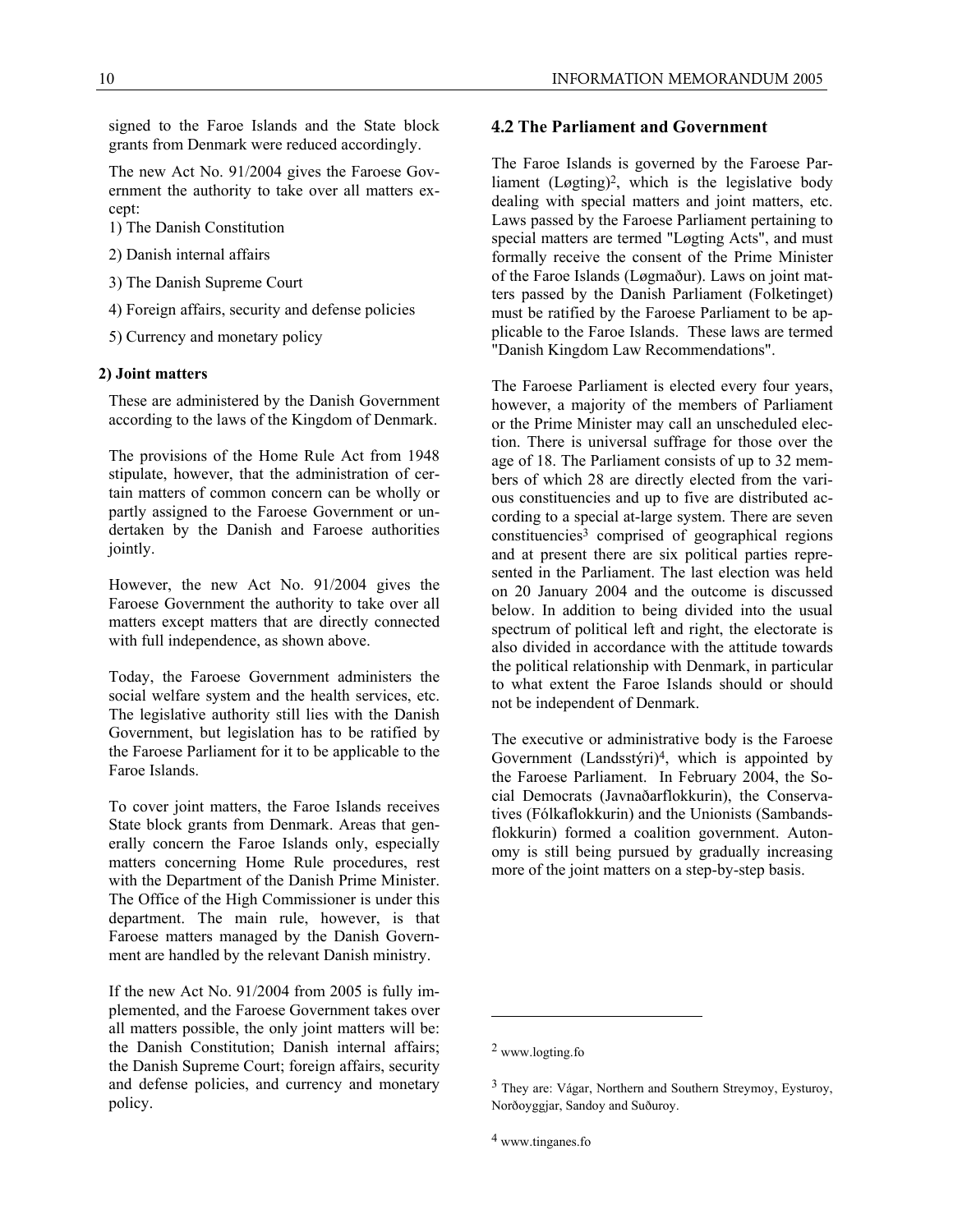|                                                             | 2002       |          | 2004       |          |
|-------------------------------------------------------------|------------|----------|------------|----------|
|                                                             | Percentage | Number   | Percentage | Number   |
|                                                             | of votes   | of seats | of votes   | of seats |
| Fólkaflokkurin (Conservatives, moderate autonomists):       | 20.8       |          | 20.6       | 7        |
| Sambandsflokkurin (Conservatives, unionists):               | 26.0       | 8        | 23.7       |          |
| Javnaðarflokkurin (Social Democrats, moderate unionists):   | 20.9       |          | 21.8       |          |
| Sjálvstýrisflokkurin (Conservatives, moderate autonomists): | 4.4        |          | 4.6        |          |
| Tjóðveldisflokkurin (Republicans, for independence):        | 23.7       | 8        | 21.7       |          |
| Miðflokkurin (Christian Center Party):                      | 4.2        |          | 5.2        |          |

## **Føroya Løgting (Faroese Parliament) now has the following composition5:**

The Faroese Parliament elected in 1994 was the first parliament to function under a new system of governing based upon ministerial directorates. The executive currently is divided into seven ministries:

- The Office of the Prime Minister
- The Ministry of Finance
- The Ministry of Fisheries & Maritime
- The Ministry of Trade and Industry
- The Ministry of Social Affairs & Health
- The Ministry of Education and Culture
- The Ministry of Interior

A director general, who reports to the minister in charge, heads each ministerial directorate. The directorates are again split up into different divisions with sub-directors. The number of ministers was intended to match the number of directorates, however, for political considerations the number of ministers may vary. At present, there are seven ministers comprising the Faroese Government:

## **Jóanes Eidesgaard (Javnaðarfl.):**

Prime Minister. Minister for Constitutional Affairs, Central Administration and Foreign Policy.

## **Bjarni Djurholm (Fólkafl.):**

Deputy Prime Minister Minister for Trade and Industrial Affairs

## **Bárður Nielsen (Sambandsfl.):**

Minister for Finance and Economic Affairs

## **Bjørn Kalsø (Sambandsfl.):**

Minister for Fisheries and Maritime Affairs

## **Hans Pauli Strøm (Javnaðarfl.):**

Minister for Social Affairs & Health

## **Jógvan á Lakjuni (Fólkafl.):**

Minister for Educational and Cultural Affairs

## **Jógvan við Keldu (Fólkafl.):**

Minister for Interior Affairs

Jóannes Eidesgaard, Bjarni Djurholm, Bárður Nielsen, Jógvan á Lakjuni and Jógvan við Keldu were elected to the Parliament and yielded their seats to their alternates upon entering the government.

l

<sup>5</sup> Note that due to the nature of the special at-large distribution system, votes and seats do not necessarily coincide.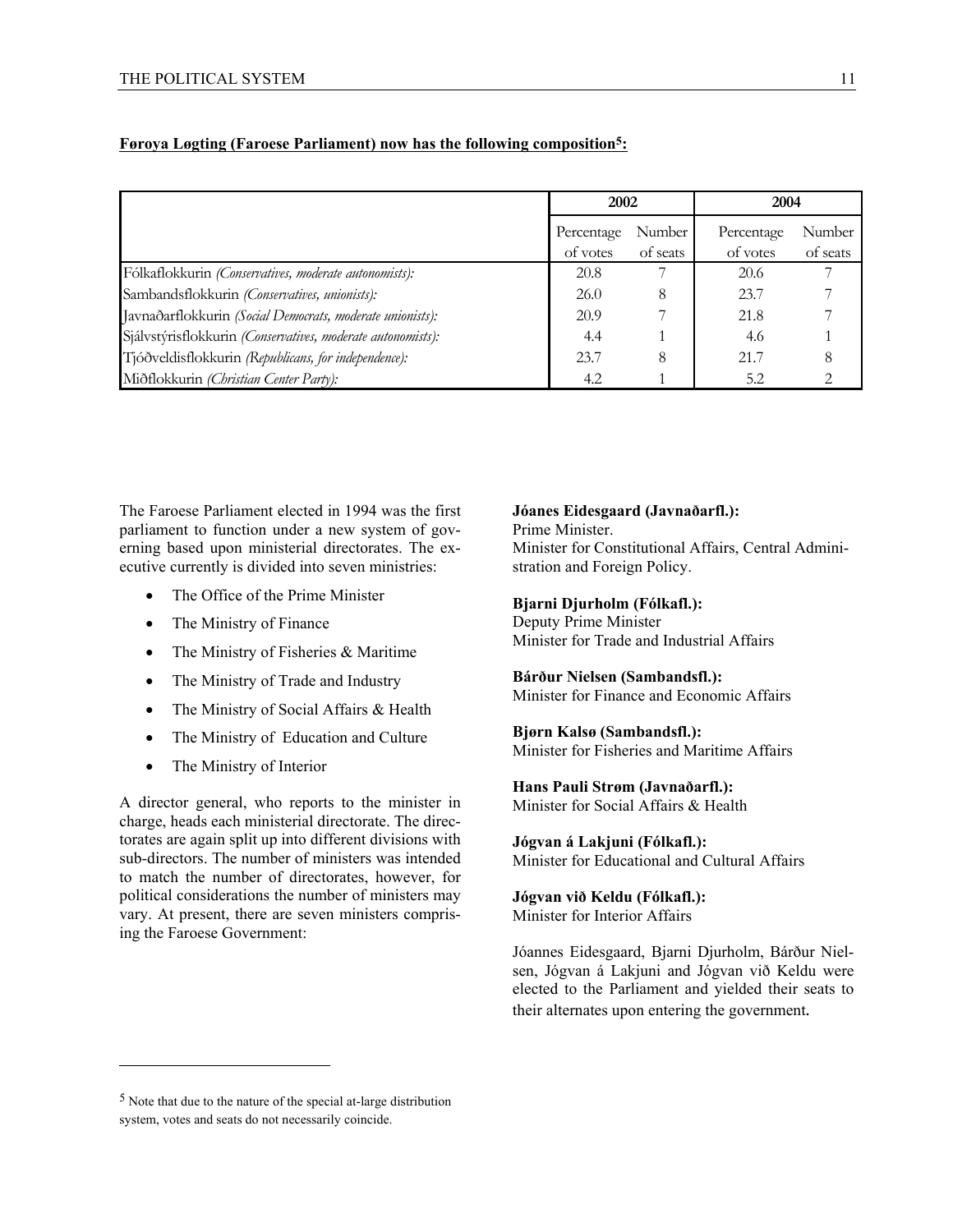## **4.3 Foreign relations**

In general, the Danish Government has the responsibility for the foreign affairs of the whole Kingdom, including the Faroe Islands. However, it has become common practice for the Faroese government itself to conduct negotiations involving fishing and trade agreements with other countries.

## 4.3.1 Agreements with Denmark

The economic crisis in the first half of the 1990s, led to many agreements between the Danish and the Faroese Governments during the 1990s.

The latest agreement entered into force on 10 June 1998. It deals with Faroese debt repayments, rescission of previous agreements, etc. The Danish Government also observed in this agreement the Faroese Government's objective to make the Faroe Islands a sovereign state.

Four rounds of negotiations were held without reaching an agreement on how to settle the transition period between the present status and future independence.

Now, the Faroese Government is pursuing a new course. The Government has passed a new and more flexible Home Rule Act, and the plan is to take over some special matters.

## 4.3.2 International Organizations

The particular status of the Faroe Islands, as well as the unique structure of trade and industry, makes it difficult to share common interests and views with Denmark on a number of areas regarding international co-operation and bilateral or multilateral agreements. Therefore, various treaties and international agreements, which are subject to the consent of the Danish Parliament and which are of special Faroese concern, are to be submitted to the Faroese Parliament for review.

Because of this, Denmark's participation in international economic organizations does not automatically include the Faroe Islands.

Negotiations are often conducted with the Faroe Islands at a later stage and this explains the time lag before the Faroe Islands joins various international organizations. For instance, Denmark subscribed to GATT in 1950 and the Faroe Islands in 1954.

The Faroese Government has also applied for full and independent Faroese membership in the Nordic Council. The application is currently being discussed in the Nordic Council.

## 4.3.3 Relations to the European Union

Although Denmark has been a member of the European Community since 1973, the membership does not include the Faroe Islands. In 1974, the Faroese Parliament voted unanimously against applying for membership.

Instead of membership, the Faroe Islands has a trade agreement with the EU.

In principle, the agreement with the EU has been a mutual free trade agreement similar to the type made by the EU and the EFTA countries in the 1970s. The agreement with the EU originates from 1992 and has been adjusted and amended over the years.

On 28 November 2003, the Faroe Islands and the EU entered into an agreement on Faroese membership in the Pan-European System of Cumulation of Origin. This was a positive development in the negotiations with the EU for Faroese industry and the society as a whole. The "Cumulation Agreement" will be fully implemented on 1 December 2005.

Recently, some political parties have sought to reopen the question to investigate the current conditions of membership in the European Union, but discussions have not gained any momentum. Instead it seems like the majority of the Faroese Parliament wishes to apply for Faroese membership in EFTA (European Free Trade Association).

The European Free Trade Association (EFTA) is an intergovernmental organisation promoting free trade and the strengthening of economic relations. EFTA's Member States are Iceland, Liechtenstein, Norway and Switzerland. Three of the four EFTA Member States are part of the European Economic Area (EEA). EFTA also has free trade agreements with many countries outside the EU, and is constantly making more free trade agreements around the world.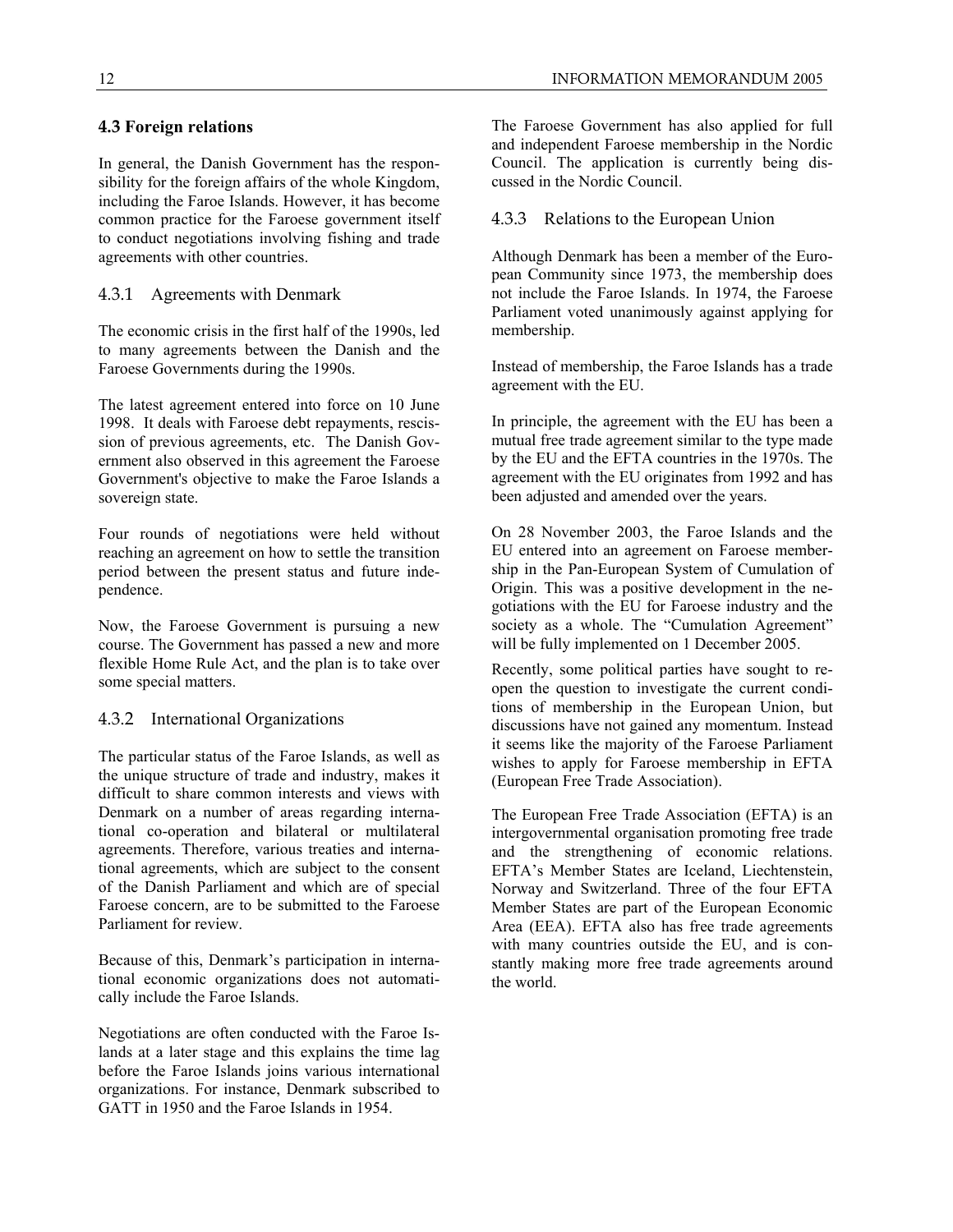## 5. THE ECONOMY

#### **5.1 The economy in general**

The Faroe Islands is an industrialized country with a standard of living comparable to other Nordic countries. The economy has, however, a high dependence on the fishing industry, compared to other Nordic countries.

 $\_$  , and the set of the set of the set of the set of the set of the set of the set of the set of the set of the set of the set of the set of the set of the set of the set of the set of the set of the set of the set of th

Any economy with high dependence on the fishing industry is bound to be vulnerable to the cyclical changes in prices and catches. These are volatile and have left their mark on the economic history of the islands as well as the presence.

This dependence is evident in the export account of goods, of which fish products on average account for more than 95 percent of the export value (Appendix E, Table 3).

The Faroese economy is thus very sensitive to the international market for fish. Consequently, the export income can fluctuate significantly from one year to the next because of changes in catch and price, and these fluctuations spread quickly throughout the economy.



As can be seen from the chart above, the Faroese Gross National Income (GNI) per capita has varied considerably, from the economic crisis in the beginning of the 1990s and through the growth period from 1994 to 2002 (Appendix C, Table 1). The chart also shows that the spread between the Danish GNI and the Faroese almost disappeared in 2002, only to widen again in 2003 and 2004.

More than a quarter of GDP is derived from the fishing and fish processing industries (Appendix C,

Table 2). The fishing industry is also the basis for other sectors, such as shipyards and industries equipping the fishing industry. The chart below shows Faroese and Danish GDP distribution in 2002.



The chart shows that the economy is more dependent on primary industries than other economies, i.e. the Danish. Efforts to diversify the economy have been made, but so far without any notable success.

#### 5.1.1 Recent developments in the economy

The Faroese economy experienced an extraordinary growth period after the depression years 1990-1994. In the years 1999-2001, the growth of nominal GNP (at market price) was over 8% p.a. The growth was 4.0% in 2002. Growth stopped in 2003 and became negative with -2.75%. In 2004 the growth is estimated to have been 3%, and for 2005 the growth is estimated to be 1.9%. The outlook for 2006 is a growth of approximately 1%.

Growth has stagnated and became negative, especially due to the negative contribution of the exporting industries. First, the prices of consumption fish have stagnated or decreased and the volumes have been reduced for some of the important species. Second, the prices for shrimp and salmon have decreased, and third infectious salmon anemia (ISA) has limited the output of the aquaculture industry.

The consumer price index has been revised as of the beginning of 2001. The medium year-on-year inflation in 2004 was 0.4%, which remains a relatively modest inflation rate. The price level is shown in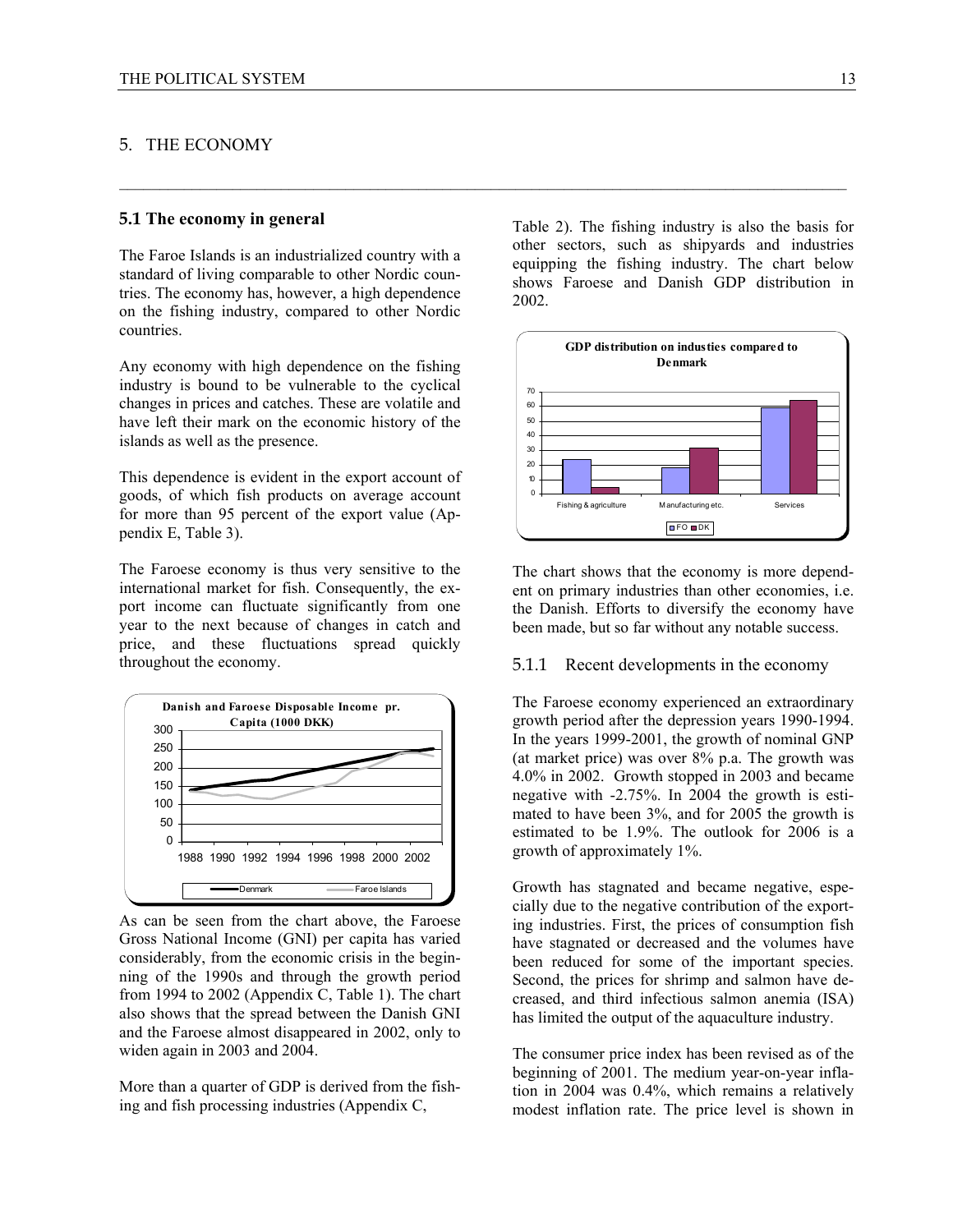Appendix H, Table 6. The third quarter of 2005 showed that the medium year-on-year inflation has grown 2.0% the last four quarters, compared to the four quarters before.

Another influential factor for the Faroese economy is the annual grant from Denmark, which steadily grew over the years up to 2002 when the Faroese Government lowered the grant, and made the grant a fixed amount of DKK 615.5 million for the following and coming years.

The recent developments in wages illustrates a similar pattern. From 1997 to 2002, total wages and salaries paid have increased by approximately 10% p.a. The business cycle flattened off in 2003 as total wages and salaries paid in 2003 were only 0.4% higher than in 2002. Despite contractual wage rises of 4% in 2004, total wage payments increased by 0.9% in 2004, and by 2.2% in the first three quarters of 2005, compared with the same quarters of 2004. In 2005, the contractual wages negotiated so far show an increase between 0-2% a year, and are expected overall to be at the low end of the spread. This, in effect, means that wages in real terms are falling.

## **5.2 Industries**

## 5.2.1 The fishing industry

## *Developments in the fishing industry*

Before the mid-1970s, the Faroese fishery was mainly based on fishing on the high seas. The extension of national fishing boundaries, however, necessitated, to a significant degree, a reorganization of the Faroese fishing industry towards exploiting the resources in the Faroese exclusive economic zone ("200 mile zone"). Today, a significant part of the fish export value still comes from fishing in foreign waters and on the high seas, although most of the fishing in foreign waters is reimbursed by reciprocal rights in the Faroese exclusive economic zone.

After the transition period, a problem concerning surplus capacity became clear and this grew worse during the expansion of the fleet in the 1980s. In addition, the fleet was becoming increasingly more effective due to more efficient fishing methods, partly because more modern fishing equipment was increasingly used. This increasing pressure, mixed with a deterioration of the fishing stocks from natural causes, resulted in a slump in catches, especially for cod, haddock and saithe, which make up most of the catch destined for human consumption.

Beginning in the early 1970s, the fishing industry also became increasingly subsidized and this twisted the market forces in unfortunate ways. Finally, in 1992, the subsidies were replaced by a capital subsidy and later in 1998, removed altogether. Now the fishing industry relies very little on subsidies, although some indirect measures (e.g. tax breaks for fishermen) have been introduced instead.

In the late 1980s, a condemnation plan was initiated whereby the ship owners were paid to give up their fishing vessels<sup>6</sup>. This resulted in a capacity reduction of around 30%. The intent of this plan was to increase the catch for each remaining vessel and in the end, increase the competitiveness and the total catch.

Approaching the mid-1990s, the cod stock turned out to be in better shape than previously estimated and the catch of cod increased gradually from 1993 to 1997. The export value, however, did not increase as much because a large portion of the export was unprocessed fish. Over a five-year period, this has changed partly because of more local processing, but more specifically because of a general increase in world market prices, especially for cod. In 2002, the prices were lower again, but the total catch was one of the best ever.

Statistically, total catches by Faroese ships in general increased from 1993 to 2002, but there were differences among the various species, as can be noted in Appendix G, Table 1.

The general increase in prices and the overall growth in catches within the Faroese exclusive economic zone has resulted in an elevation of the export value. From 1998 to 2002, the total export value increased by 47%, while the landed weight increased somewhat less. This even understates the actual value increase, because the catch of the cheaper blue whiting has grown by a multiple of 13 since 1996.

However, in 2003 there was a drop in the value of the catch by 11% that can be attributed to both fal-

-

<sup>6</sup> Development of fleet. See Appendix G, Table 2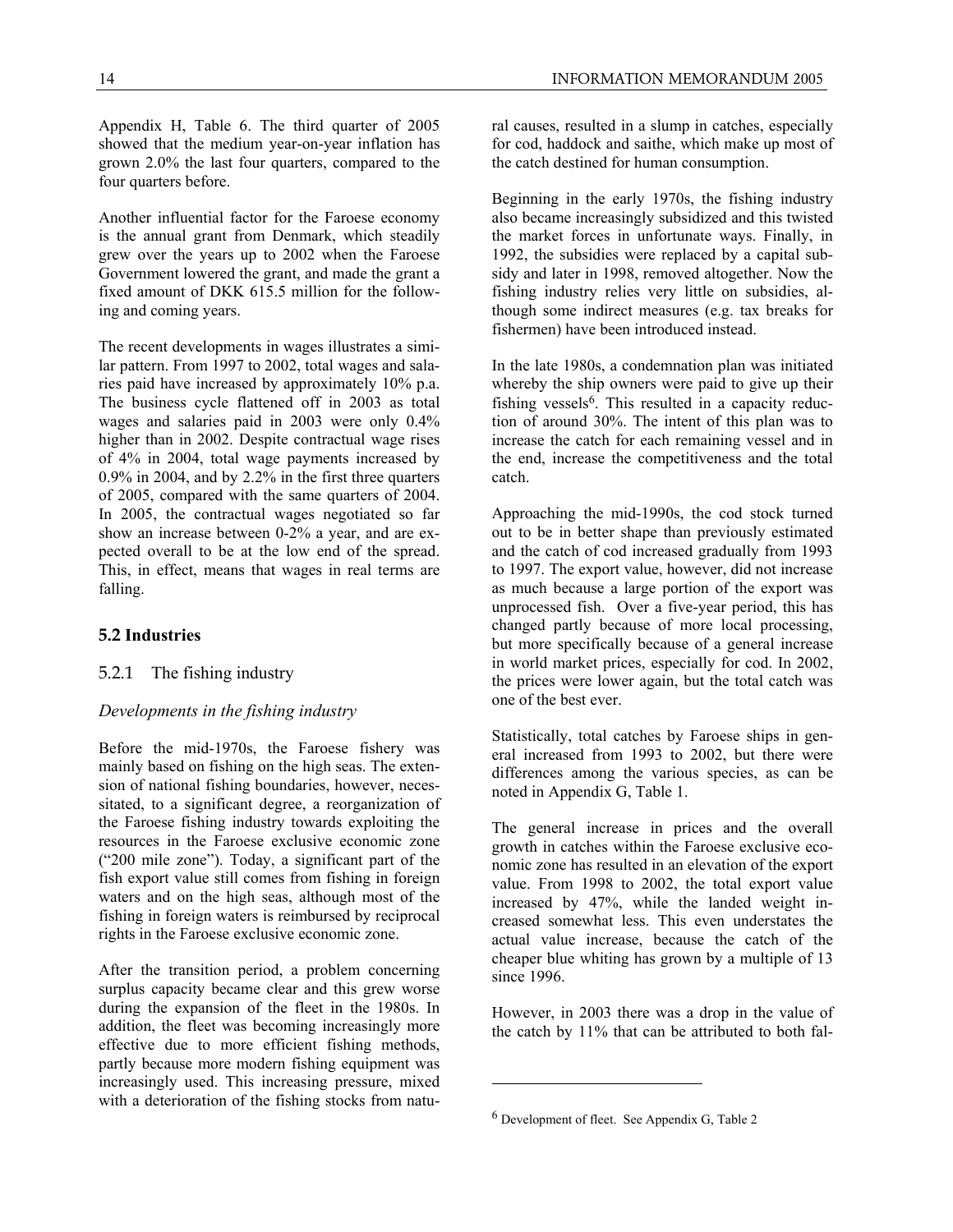ling prices and volume. Especially the price for haddock and saithe was significantly lower in 2003. The declining trend for the value of the catch continued in 2004 the value of the catch is down approximately 13%, compared with 2003. However the declining trend seems to have stagnated in the first half of 2005 with only a 1% decline in the value compared with the first half year of 2004.

#### *Fishery management*

Quotas (TAC) were introduced by law in 1994, but by June 1996 the quotas were replaced by a new system of "Fishing Days". The new system focuses on viability and takes into account the differences in fishing gear and relative size of the vessels. The number of Fishing Days in a fishing year (commencing on 1 September) is set by law on the recommendation of an advisory board comprised of representatives from in and around the industry. The recommendation is based on estimates of the fish stocks and the level of fishing effort. Each ship within each group thus gets a certain number of fishing days during which it may fish. Therefore, the TAC quota is a guiding factor rather than an exact amount. Fishing days are partly tradable.

The advantages of a fishing-days system compared to a quota system are mainly that vessels can take all their catch ashore rather than throwing fish overboard and furthermore curtails the fraudulent practice of landing fish under a false name. The disadvantages are mainly that the system is not efficient in protecting specific species and it does not take into account technological improvement over the years. For these reasons, it is necessary to adapt the number of fishing days to the catching capability, which increases over the years.

Although there has been significant restructuring within the fishing industry, there still is a slight over capacity of vessels. Other means, such as limiting the number of fishing days and encouraging the fishing of other species are being used to diversify and, hence, reduce the capacity indirectly. The Faroese fishing fleet catches various species of fish (see Appendix G, Table 1). Restrictions are also enforced by limiting and banning fishing in specific areas for longer or shorter periods. This is especially useful for the protection of spawn and young fish.

Lately, it has once again been debated whether or not the Fishing Day quotas should be sold at auction rather than be distributed for free.

## 5.2.2 Aquaculture

The fish farming industry<sup>7</sup> is a relatively new industry in the Faroe Islands. It started in the early 1980s and has since emerged into the second most important contributor to the Faroese economy. Production has been volatile over the years.

In the early 1990s, the industry was in distress and the number of licenses went from 60 to about 15 through a series of mergers and acquisitions. Vertical integration took place such that companies now, wholly or partly, own the production from smolt to processing factory. This also allowed for larger permits and a foundation for better planning in production, less strain on the environment and a better financial result. The boom in the industry has also attracted foreign investments, but foreign ownership was by law restricted to 33% of equity. However, in 2004, this restriction was removed for the Faroese fish farming industry.

The industry experienced a record harvest in 2003. The production was around 62,000 tons and the export value DKK 964 million, which corresponds to 25.8% of total export. After a period of high growth, yet volatile prices, the industry has run into major problems with infectious salmon anemia (ISA) and expectations are greatly reduced.

The harvest in 2004 was much less than in previous years – around 37,000 tones. For 2005 and 2006, the estimates are down to 16,000 tons and 14,000 tons, respectively. In 2007, the harvest is expected to grow again, as the aquaculture industry is recovering and preparing for the coming years. The harvest in 2007 is expected to be around 19,000 tons and in 2008 around 24,000 tons. For the industry, future price development is of great importance and the price has improved slightly since it reached bottom in the summer of 20038. One thing that could change this scenario is if an ISA vaccine would prove to be successful. It is not clear if the EU will allow this or if it will be as effective as hoped.

There has been a tendency towards more processing of sea-farmed fish. Traditionally, farmed fish has been exported iced or frozen, but a growing share

<sup>7</sup> Farming of salmon and trout.

<sup>8</sup> Source: "Statistics Norway" - http://www.ssb.no/laks/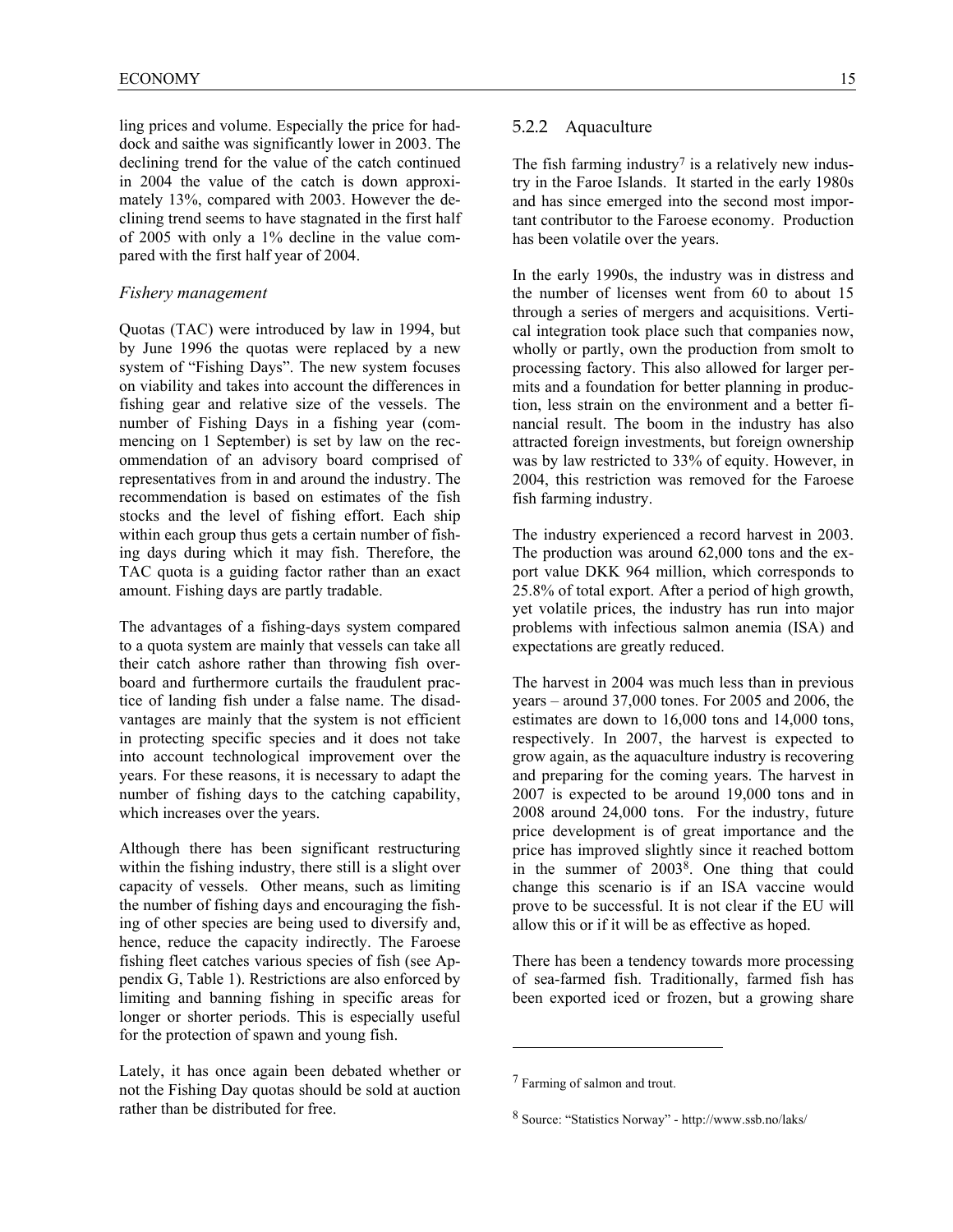has been processed to smoked or dinner-ready portions.

The fish farming industry conducts research to improve the quality and efficiency of production. There is also ongoing research in the farming of other species of fish, mainly cod and halibut, but so far this has not proven to be commercially viable.

## 5.2.3 Whaling

The pilot whale still contributes to the meat supply in the Faroe Islands and the catch more than doubled from the 2003 level. Total catch was 314 tons or 6.5 kilos per person in 2004. The blubber, which is also eaten, amounted to 281 tons.

Catches have varied between zero and 900 tons in recent years. Although these catches are significant to the Faroese, the annual catch is only about 0.1% of the total stock of pilot whales in the North Atlantic. Therefore, the catch poses no threat to the pilot whale stocks.

## 5.2.4 Agriculture

Farming in the Faroe Islands is not a major sector of trade. Only about one percent of GDP in factor prices is derived from farming. The seven and a half million liters of milk produced in 2002 meets the domestic demand. The production has been relatively stable during the last three years – 2002 to 2004. The domestic production of other dairy products is open to competition from abroad, yet about 75% of the home market is supplied by domestically produced products.

The 2003 production of mutton was approximately 800 tons, which corresponds to 60% of the total demand. The production of beef and beef products amounted to around 100 tons in 2004. This is just a small percentage of the total consumption; meat imports, therefore, remain at a comparatively high level.

## 5.2.5 Construction

The construction industry in the Faroe Islands has had a very significant impact on the economy, compared to other countries. Most Faroese homes are spacious and the Faroe Islands has generally high private housing standards.

During the 1980s, many houses, roads, tunnels, harbors, etc. were built or upgraded all over the country. However, when the depression hit, only about 20 houses were built per year, compared to a couple of hundred previously. Worker compensation fell from DKK 348 million per year to DKK 98 million in 1995.

Recently, both private and public construction has been booming again and compensation of employees has risen back to DKK 385 million in 2004 (Appendix H, Table 3). The level of activity is still high; growth appears to have flattened out in 2003, up only 1% from 2002. However, growth from 2003 to 2004 picked up again and resulted in a 10% increase.

## 5.2.6 Transport

#### *Internal*

The transportation facilities in the Faroe Islands are good. With the new tunnel to Gásadalur, which was finished in February 2003, road connections now link all villages on each island and also between some of the islands.

In December 2002, the first subsea tunnel in the Faroe Islands was opened between Vágar and Streymoy. This is the first partly user-financed investment of its kind in the Faroe Islands. A second subsea tunnel is on its way between Borðoy and Eysturoy. The project started in December 2003 and is expected to be finished in May 2006.

Both passenger and cargo transport is provided on a daily basis to all but two of the inhabited islands and most villages. Ferries and helicopter services are available to the islands that are not directly linked to the road system, and bus service is the most common form of transport for the other areas. The public transport company, Strandfaraskip Landsins<sup>9</sup>, maintains most of these routes, while numerous private companies offer passenger and cargo services on request.

## *External*

-

Only one airline company, $10$  the national carrier of

<sup>9</sup> A timetable of the routes for the ferries and buses is available at www.ssl.fo and for helicopter services at www.atlantic.fo

<sup>10</sup> Atlantic Airways (www.atlantic.fo).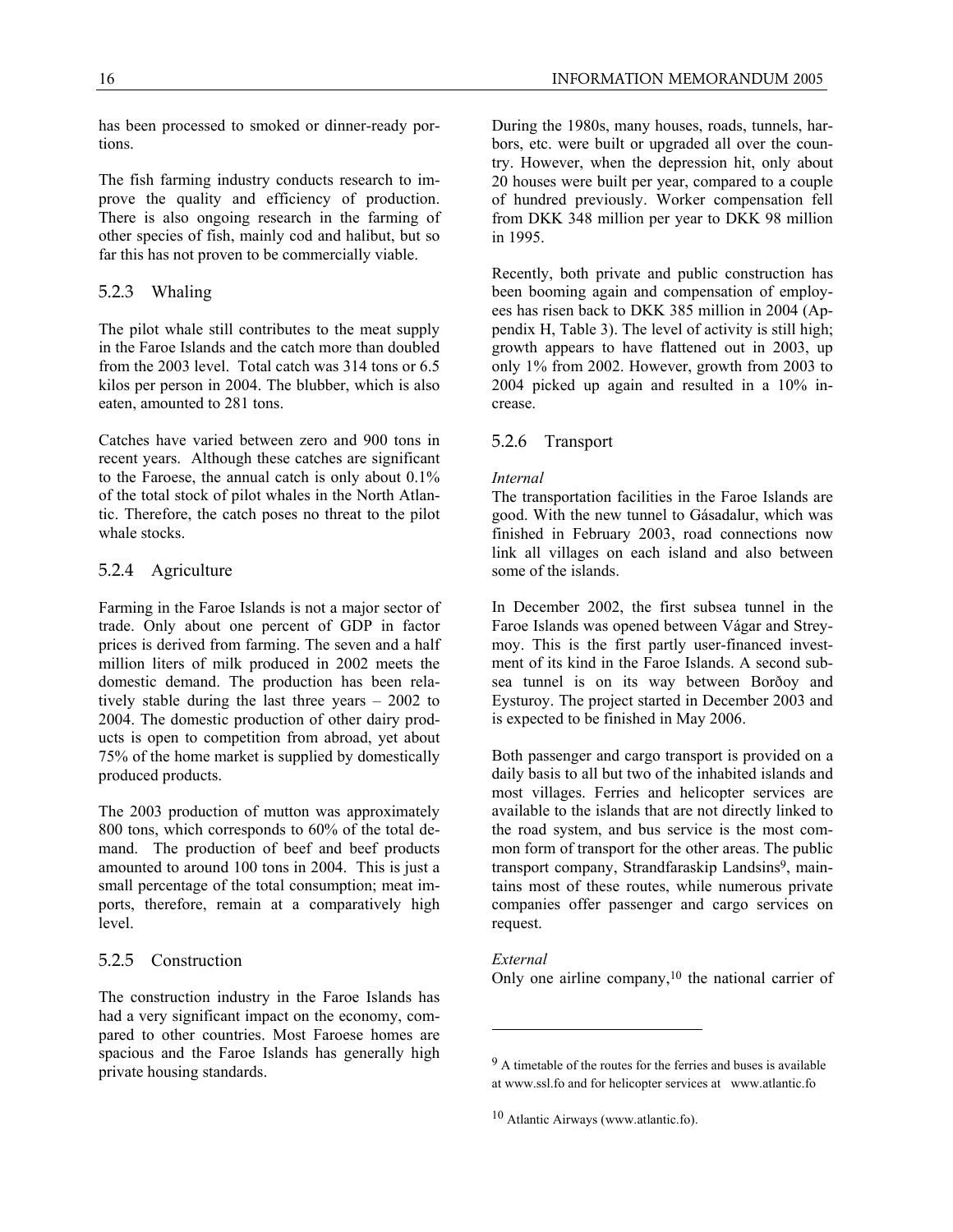the Faroe Islands, services the country. Until 30 October 2004, the Danish airline company Maersk Air also served Vágar Airport, but its service has now stopped. Atlantic Airways has increased the number of its flights to fill in the gap.

Depending on the season, there are two to four daily flights to Denmark (Copenhagen and Billund), two to five flights a week to Iceland and two to four flights per week to Aberdeen. In the summer, there are two flights to Norway (Oslo/Stavanger) as well as to London. Approximately 163,000 passengers traveled through Vágar Airport in 2003, which is 3.8% more passengers than in 2002.

In March 2003, the old Norröna<sup>11</sup> was replaced with a new DKK 700 million combined cruise and cargo ship that can carry roughly 1,500 passengers and 800 cars. This project is the biggest single investment of its kind ever to take place in Faroese history. The winter schedule has been revised to offer new service to Bergen and Shetland in addition to the normal service to Denmark. Almost 54,000 passengers traveled to the Faroe Islands by sea in 2003; 6,000 were in transit to another country.

Icelandic and Faroese freight companies provide cargo carriage to and from the Faroe Islands. The most important routes are to Denmark, Scotland, Norway and Sweden.

The continued availability of transportation links in the future appears good for passengers and cargo alike. Airfare prices have dropped and the route net is under development. The new ferry and expanded travel programs will probably attract more passengers, both Faroese and foreign. Given that oil exploration/exploitation in the Faroe Islands has started, it is likely that the total number of passengers will increase in the coming years, but the big hopes for an oil adventure looming on the near horizon have been dampened, and there is no further clarification on when or if oil production will become a part of the Faroese society in the future. The recent surge in oil prices in 2004 will most likely stimulate further exploration.

## 5.2.7 Tourism

For many years, efforts have been made to develop the tourist industry in order to diversify the Faroese economy. Information offices have been set up around the islands and a national tourist council, Ferðaráð Føroya,<sup>12</sup> was established.

The first task for the industry was to market the Faroe Islands as a tourist destination. At the same time, the industry has had to build up a domestic network, designed to service organized tourism. There was and still remains a need to develop products and services.

Last year (2004), about 100,000 tourist accommodations or stays were registered in the Faroe Islands. Tourism remained fairly constant at around 90,000 between 2000 and 2003, but last year there was an increase of 11%, of which the main part of the increase can be attributed to domestic (Faroese) visitors. About 2/3 of the total accommodations were foreign visitors – mostly from the Scandinavian countries. The direct income effect of the tourism industry is estimated to be about DKK 150 million.

Tourism is not a major industry in the Faroe Islands. Given the progress in the Faroese tourism industry that has taken place to date and that is anticipated in the future, however, it can be expected that tourism slowly will become a more reliable source of income throughout the Faroe Islands.

## 5.2.8 Insurance

On 1 January 1997, the Faroese Parliament passed a new insurance industry law. The monopoly was abolished and a Faroese insurance supervisory body was appointed. Now, any Faroese company that complies with the statutory requirements may enter the insurance business on the condition that they obtain permission from the Faroese Government.

In 1998, the company, Trygd, re-started its business in housing and car insurance and subsequently expanded into ship insurance. Trygd and the old monopoly incumbent, Tryggingarfelagið Føroyar, are at present the only insurance companies active in the Faroese market.

 $\overline{a}$ 

<sup>11</sup> www.smyril-line.com

<sup>12</sup> www.tourist.fo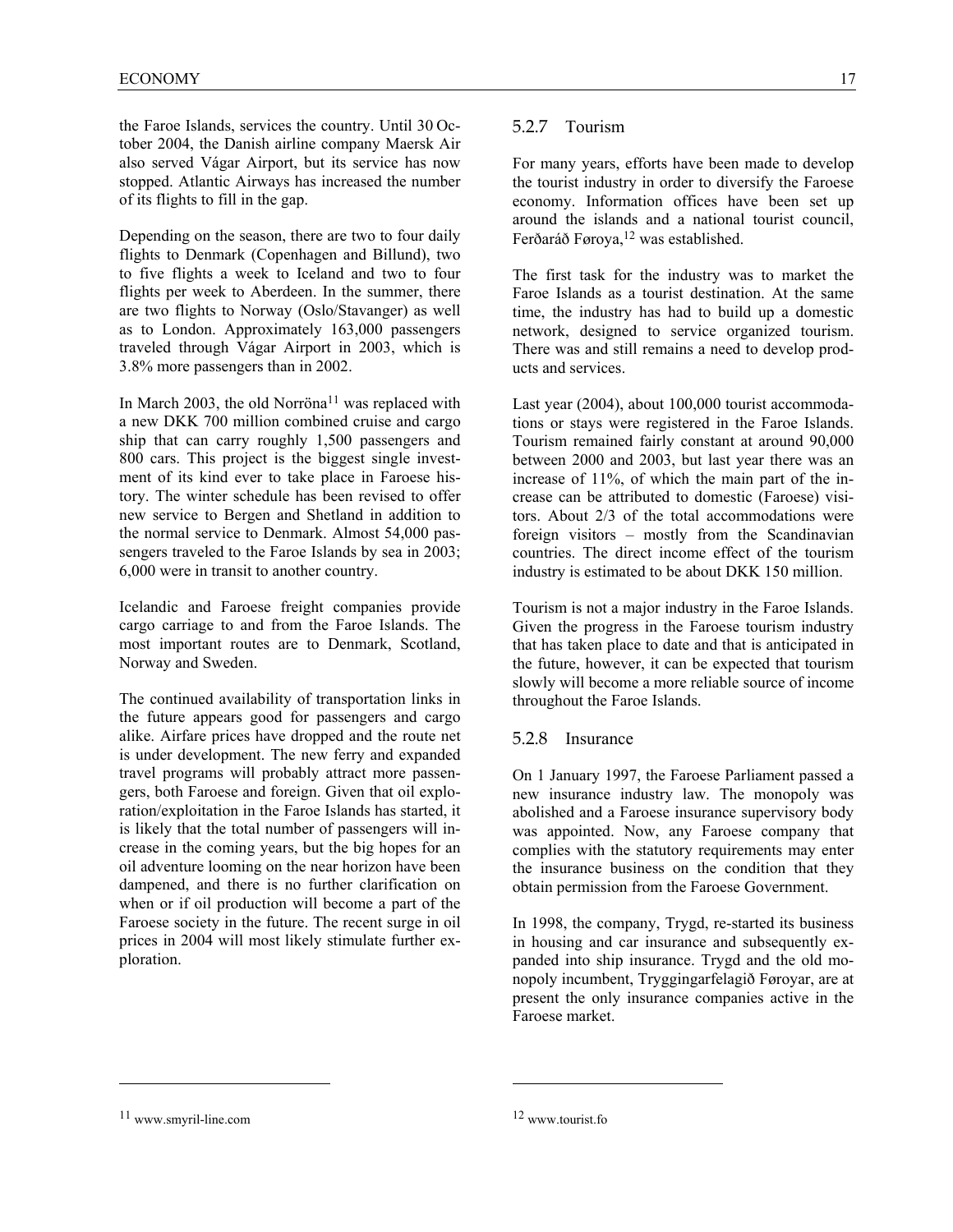## 5.2.9 Oil

On 22 December 1992, the Danish Government agreed to transfer the rights to the subsoil mineral resources of the Faroe Islands to the Faroese Government.

The initial oil exploration phase started in 1994 and since then many firms have been exploring the subsoil. Oil reserves (Foinaven and Schiehallion) have been located in UK territory near the Faroese border.



On 17 February 2000, the first licensing round was opened. The area offered for licensing lies to the southeast of the Faroe Islands and covers approximately 14,000 km<sup>2</sup>. It is divided into 56 whole blocks and 26 partial blocks. The licensing round closed on 17 May and 17 oil companies submitted 23 applications. On 17 August, seven licenses were awarded to 12 oil companies, organized into five consortia.

Three consortia, represented by Statoil, BP and Amerada Hess, drilled their first wells in the summer of 2001. Statoil concluded their operations on the first of September 2001 with essentially a dry well, as only traces of oil were found. BP finished drilling shortly thereafter. Although some oil was found, it was not of commercial quantities. The Amerada Hess group then started drilling the *Marjun* well in license area 001. On 19 November 2001, the Ministry of Petroleum and the Environment announced that oil and gas had been found in significant volume, but it was not possible to say if it was enough to start production. Later studies have brought no significant clarification. In the summer of 2003, ENI Agip drilled one well in area 002, but it came up dry. Four wells remain to be drilled before 2006.

During 2004, the Ministry of Petroleum was replaced by an administration, and the responsibilities of the ministry were divided between the Ministry of Trade and Industry and the Ministry of the Interior. Petroleum affairs will continue as an administration with the official name "Faroese Petroleum Administration". This administration will be responsible for all the administrative tasks related to petroleum exploration on the Faroe Shelf.

Also during 2004, a second licensing round opened and a number of companies expressed interest in applying for these licenses. The licenses were awarded in January 2005 to eight oil companies, organized into five consortia.



The influence of the oil industry has emerged. Oil companies have established offices in Tórshavn where housing prices jumped in anticipation of potential oil prospects. With time, expectations have become more realistic, the exuberant talk has moderated and circumstances have normalized. There are also other visible activities apart from oil company initiatives. The offshore base was placed in Runavík and proved reliable and effective during the exploration activities. This has led to and will undoubtedly continue to lead to further activity, both directly and indirectly. So far, the harbor facilities in Runavík have been expanded, and the various companies servicing the oil industry have established a presence there. The same goes for air transport for the oil industry, which is performed via Vágar Airport. A temporary offshore terminal was built to host the helicopter transport (mostly personnel) between land and the offshore installations.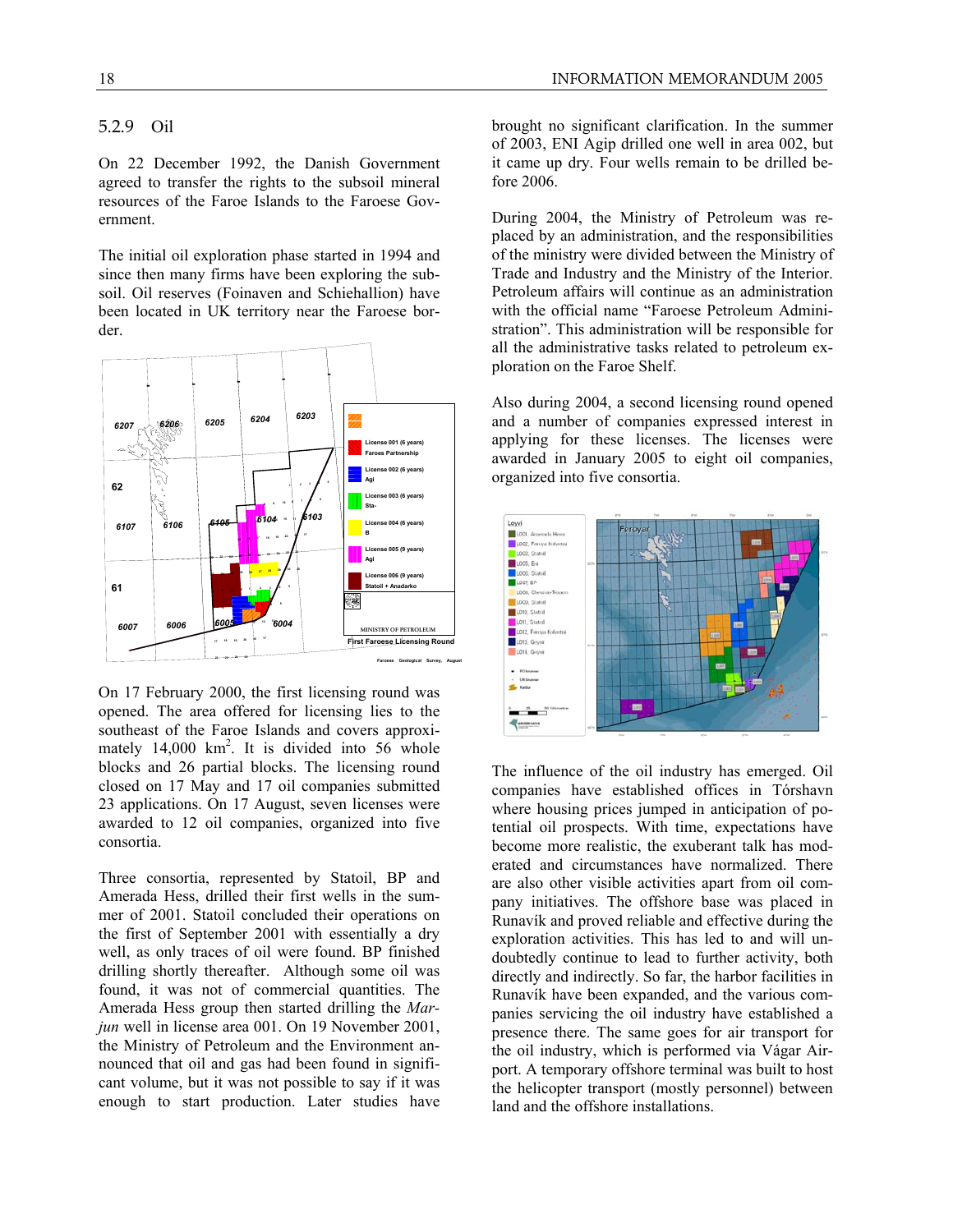It is hard to estimate the outlook for future activity. The *Marjun* drilling site did not strike oil in the expected sediment and, therefore, the oil companies have had to review their plans. It is still unclear when Amerada Hess will follow up on the promising find they had in 2001.

The seismic and other data obtained from the drilled wells is still being interpreted and much valuable information about the Faroese subsoil has been obtained in the process.

The oil companies BP, Shell and Anadarko will drill a well through the basalt in the Faroese subsoil at the latest in 2007. The findings from this well are expected to give valuable information on how to interpret the seismic results from the subsoil that is covered with basalt.

Furthermore, the recent surge in oil prices will most likely stimulate further exploration.

#### **5.3 Labour market**

l

In general, the Faroese labour market<sup>13</sup> is characterized by a relatively large workforce in the fishing sector and the public sector. Unskilled and skilled workers work 40 hours per week, according to agreement. Public employees and office staff work 37-38 hours per week. The holiday law grants five weeks of paid annual leave. Salaried staff receive a holiday allowance of 1.5% of their annual wages in addition to their base salary, while hourly paid workers receive a 12% holiday allowance for every hour worked.

Usually wage negotiations are held every other year and almost all unskilled workers, public employees and shop assistants have their wages adjusted according to negotiated settlements. For skilled labourers and people working in the service trades, the settlements are regarded as guidelines.

Wage negotiations were settled in 2005. Unskilled workers had their wages settled in May. Wages were increased by 0% in 2005 and 0% in 2006, while pension payments were increased by 1% of the payed wage in 2005 and 2% in 2006. The main public sector agreement was settled in October 2005, and resulted in an 1-year agreement, and an increase in wages by 0.9% in 2005. In addition to the increased wages, the agreement was improved in other ways.

Unemployment insurance<sup>14</sup> has been in effect since 1992. Employers and workers each pay 1%15 of each wage payment to the unemployment compensation program. The unemployment benefit from the insurance program is set at a maximum of 70% of the income of an unskilled worker (Appendix H, Table 4). The unemployed worker can stay in the system for a total of 798 days over a period of five years.

A Family Leave Fund was established in June 2001. Employers and workers pay 0.25% of total wages to the fund, which provides for up to 24 weeks of paid leave after childbirth with a maximum of DKK 25,000 per month.

In 2001, 2002 and 2003, total wage payments increased by 13.7%, 8.3% and 0.4%, respectively. In 2004, total wage payments increased by 0.9% from 5.907 mill. DKK in 2003 to 5.967 mill. DKK in 2004.

In the first three-quarters of 2005, total wage payments increased by 2.2%.

#### *Developments*

During the economic crisis of the early 1990s, the Faroe Islands experienced an unemployment rate of around 20%, which is now dramatically lower. The rate gradually fell and is hovering around 3%. From 1989 to 1995, the population in the Faroe Islands decreased by 9% from 47,838 to 43,393. The workforce was reduced by 12%. Most moved to Denmark. The net emigration eased the pressure on the unemployment insurance fund and lowered the actual unemployment figures.

<sup>13</sup> Tables 3 through 5 in Appendix H show a variety of figures concerning the labour market.

<sup>14</sup> www.als.fo

<sup>15</sup> As of 1 September 2003.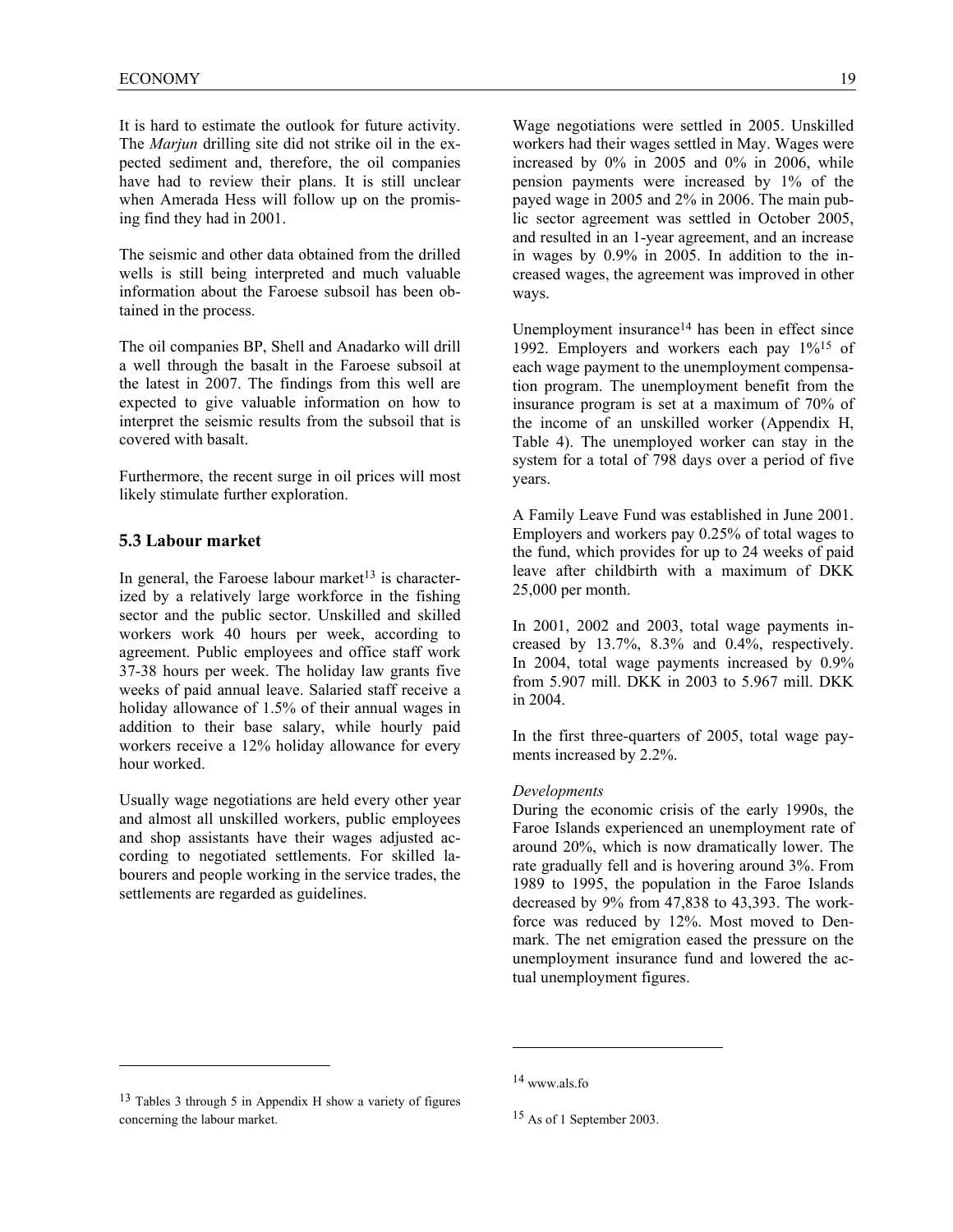| Population in the Farce Islands (end of year) |        |        |        |        |        |        |
|-----------------------------------------------|--------|--------|--------|--------|--------|--------|
| Age                                           | 1989   | 1995   | 1999   | 2001   | 2003   | 2004   |
| $0 - 14$                                      | 11.660 | 10.324 | 10.821 | 11.146 | 11.243 | 11.174 |
| $15 - 64$                                     | 30.595 | 27.056 | 28.439 | 29.574 | 30.558 | 30.772 |
| over 64                                       | 5.585  | 6.013  | 6.149  | 6.276  | 6.385  | 6.425  |
| Total                                         | 47.840 | 43.393 | 45.409 | 46.996 | 48.186 | 48.371 |

*Source: Hagstova Føroya, www.hagstova.fo* 

The table above shows that people of working age moved abroad during the crisis, while those of pension age remained. In 1996, the net emigration stopped and the movement pattern reversed to that prior to 1990 – although at a slightly higher rate of immigration.

Unemployment is still at a low level. As economic growth has slowed since 2002, unemployment has steadily increased. In 2002, unemployment was 2.3 % on average. In September 2005, it was 3.6 %.

In times of low growth, the Faroese labour force migrates to neighbouring countries in search or work, as well as it migrates back to the islands in times of high growth. The migration statistics are therefore a major business cycle indicator.

In 2002, there was a net immigration of 391 to the Faroe Islands. The net immigration has steadily declined over the last years, and in 2005 it is anticipated that there will be a net emigration of around 400 from the Faroe Islands.

## **5.4 Foreign trade**

-

The Faroe Islands is an independent custom area. Import duties and the rules pertaining to import and export are determined by the Faroese Government. In this respect, the other parts of the Danish Kingdom are considered "foreign".

Over the last few years, the trade balance was negative in 1999 and 2000, positive in 2001 and 2002, and in 2003 the trade balance again went negative, especially because of the situation in the aquaculture industry, lower prices for fish in general and large imports of vessels<sup>16</sup>. The trade balance was also slightly negative in 2004.

Around 99% of the registered export of goods is fish and fish products. The import is widely spread between ordinary consumer goods, goods for production and investment goods. In 2004, 78% of the export and 66% of the import was with EU countries. Outside the EU, Norway is the main business partner. (See Appendix E, Table 2.)

When the Faroe Islands declined membership in the Common Market in 1974, a trade agreement was concluded instead. The trade agreement was fundamentally a free trade agreement and as such reported to GATT by the EU. As a condition of the 1991 trade agreement, the Faroe Islands in 1993 implemented a value-added tax regime and excise duties replaced the fiscal import duties. The value-added tax now stands at 25%.

At the end of 1998, a new agreement was concluded between the Faroese Government and the EU, invalidating the following sections of the trade agreement: price arrangements, reference ceilings for export, restrictions on salmon, statistics control and other product specific agreements. Thus, some 95- 97% of all Faroese exports are listed as free trade.

On 28 November 2003, the Faroe Islands and the EU entered into an agreement on Faroese membership in the Pan-European System of Cumulation of Origin. This was a positive development in the negotiations with the EU for Faroese industry and the society as a whole. The agreement will be fully implemented on 1 December 2005.

The Faroe Islands also has free trade agreements with Norway, Iceland, Switzerland, Estonia and Poland. Trade with the rest of the world is based on WTO regulations.

## 5.4.1 The balance of payments (BoP)

The Faroe Islands has had a National Account / BoP compilation since 1964. Currently, there is a new "flow" compilation system being developed.

From the early 1970s to the beginning of the 1990s, there was a deficit, and in the latter years a very large deficit, in the BoP. In 1990, the foreign net debt had accumulated to DKK 8.533 million, corresponding to DKK 176,000 per inhabitant.

This picture changed significantly, beginning in the early 1990s. During the ten years from 1992 through 2001, the surplus in the BoP was more than DKK

<sup>16</sup> The new Norröna alone will contribute with DKK 700 million in the negative direction.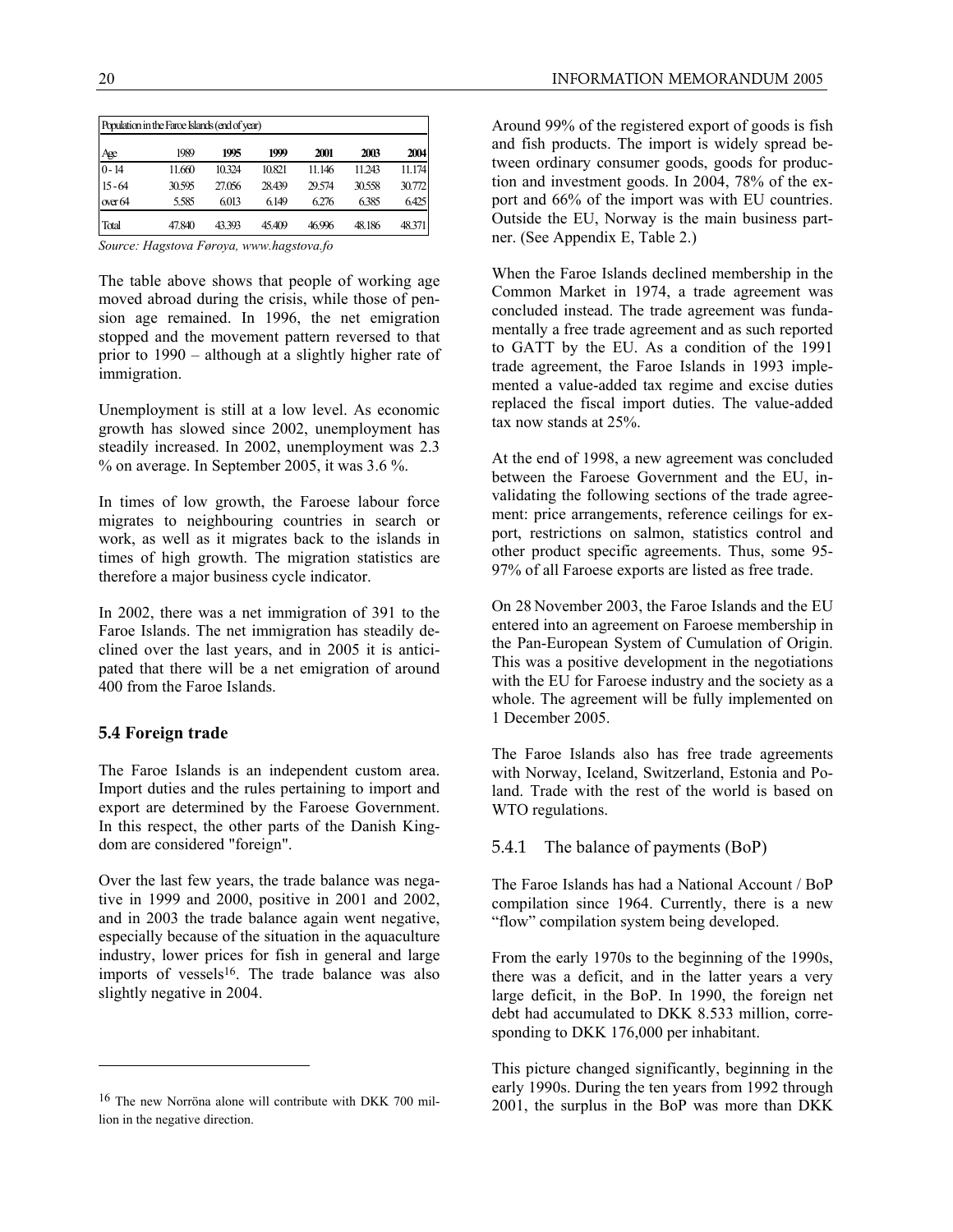1,000 million or 13% of GDP on average per year (Appendix E, Table 1). Because of the big surpluses since 1993, the net debt has turned into net assets of about DKK 2,967 million in 2004. (See Appendix F, Table 1.) The main reasons have been a surplus in trade, the Danish grant, lower interest payments, and wage transfers from Faroese working in foreign countries.

In 2003, the BoP entered negative territory and fell to approximately DKK -85 million, mostly because of the purchase of the new ferry, Norröna, and the reduction in the transfer subsidy from Denmark in 2002. For 2004 and 2005 the BoP is estimated to become positive again, as the main contributing negative factors are non-recurring.

5.4.2 Adapting to the international economic environment

The Faroese economy is open, as the export and import of goods and services are about 45-50% of GDP. Changes in the international economy have a larger impact on the Faroese economy than most other countries. It is, therefore, essential for the Faroe Islands to be able to adapt to changes from the outside world.

In order to encourage Faroese businesses to respond effectively to international competition and to attract foreign direct investment, some important trade and industry legislation has been put into force. Accounting procedure legislation governing the various types of limited liability companies, as well as legislation regulating the accounting industry, entered into force in 1994.

One important change in the Companies Act is the requirement for companies to hold more equity capital, placing greater risk upon the owners. Companies now can be listed as either public limited liability companies with a share capital of minimum DKK 500,000 or as private limited liability companies with a share capital of minimum DKK 80,000.

The act regarding accounting procedures contains regulations governing the accounting principles to be employed, and requires that the accounts of all limited liability companies be available to the public. This regulation ensures that those who invest money and give loans can have better insight into the activities of a business and make it easier to compare a specific business with others of the same kind.

Government authorities, in co-operation with employer associations, are continuously trying to attract foreign investment to the Faroe Islands by sending out material and providing information services17. Apart from oil exploration-related industries, the impact has been limited.

<sup>17</sup> www.trade.fo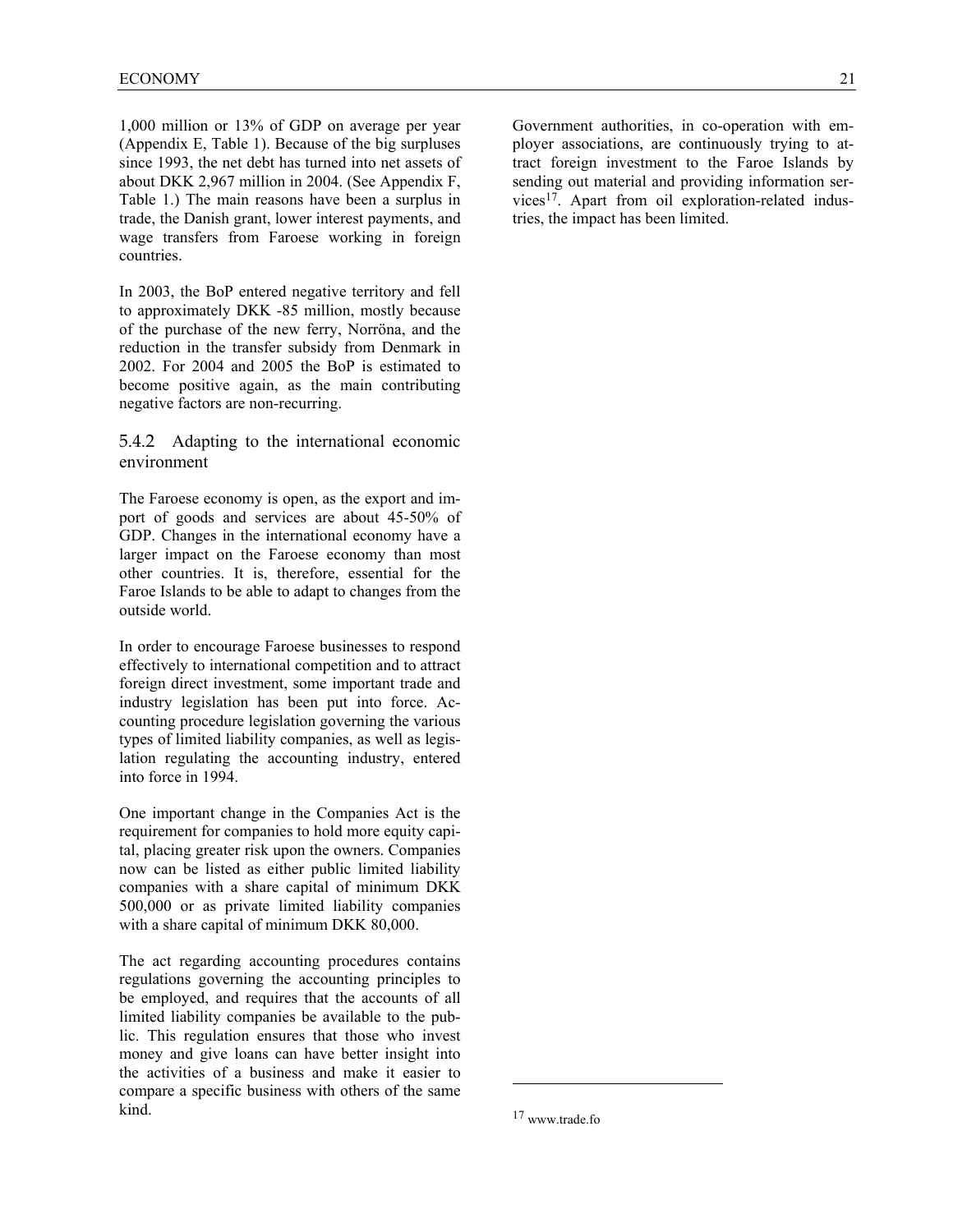## 6. THE FINANCIAL SYSTEM

#### **6.1 The financial market**

Four banks and one investment bank service the financial market in the Faroe Islands. Savings traditionally were deposited in banks, but lately asset management and investment banking have grown in importance.

In November 2003, the first bonds were issued on the new Faroese Securities Market (VMF) at Iceland Stock Exchange (ICEX), and in June 2005 the first company (Atlantic Petroleum) was listed on the VMF market.

The Faroese financial market has experienced much turbulence in the last decade. In 1992 and 1993, huge write-offs were demanded in bank assets. Through the Financing Fund of 1992,18 the Faroese Government injected new capital into Sjóvinnubankin and Føroya Banki with loans provided by the Danish Government. Altogether, the injection amounted to about DKK 3 billion, resulting in the banks becoming publicly owned.

In August 1993, it was decided that Føroya Banki and Sjóvinnubankin should merge19. The merger entered into force on 1 January 1994 and the merged bank continued under the name Føroya Banki<sup>20</sup>.

Today, the situation has turned around and the financial institutions are well consolidated. The economic upturn has largely limited losses and the reality lecture on healthy business practices offered by

l

| balance sheets.    |        |            |            |            |  |  |  |
|--------------------|--------|------------|------------|------------|--|--|--|
| <b>Key figures</b> | Føroya | Føroya     | Norðoya    | Suðurovar  |  |  |  |
|                    | Banki  | Sparikassi | Sparikassi | Sparikassi |  |  |  |

the depression has so far yielded good results on the

|                      | Banki |       | Sparikassi |      | Sparikassi |      | Sparikassi |      |
|----------------------|-------|-------|------------|------|------------|------|------------|------|
|                      | 2003  | 2004  | 2003       | 2004 | 2003       | 2004 | 2003       | 2004 |
| Solvency             | 47%   | 47%   | 19%        | 19%  | 29%        | 30%  | 22%        | 21%  |
| Surplus<br>coverage* | 260%  | 261%  | 91%        | 81%  | 159%       | 107% | 156%       | 147% |
| Loss**<br>Growth in  | 3%    | $0\%$ | 7%         | 2%   | 1%         | 0%   | 0%         | 1%   |
| borrowing            | 3%    | 4%    | $-2%$      | 1%   | 12%        | 9%   | 9%         | 4%   |

*Note: \*Surplus coverage above the legal requirement for liquidity \*\*and provision for loss* 

*Source: Finanstilsynet (www.finanstilsynet.dk)* 

 $\mathcal{L}_\mathcal{L} = \{ \mathcal{L}_\mathcal{L} = \{ \mathcal{L}_\mathcal{L} = \{ \mathcal{L}_\mathcal{L} = \{ \mathcal{L}_\mathcal{L} = \{ \mathcal{L}_\mathcal{L} = \{ \mathcal{L}_\mathcal{L} = \{ \mathcal{L}_\mathcal{L} = \{ \mathcal{L}_\mathcal{L} = \{ \mathcal{L}_\mathcal{L} = \{ \mathcal{L}_\mathcal{L} = \{ \mathcal{L}_\mathcal{L} = \{ \mathcal{L}_\mathcal{L} = \{ \mathcal{L}_\mathcal{L} = \{ \mathcal{L}_\mathcal{$ 

Given the gloomy outlook for the aquaculture industry, the two major banks had to set aside in their first-half financial reports for 2003 considerable reserves against possible losses for the first time since the early 1990s. The other two banks Norðoya Sparikassi21 and Suðuroyar Sparikassi22 are not involved with financing this industry and both showed positive results halfway through 2003. In 2004, the losses of the major banks seemed to be restrained, and no further losses are expected for 2005 or 2006. The outlook for the aquaculture industry is now looking brighter.

Because of a revision in the banking law, banks and savings banks now compete on equal terms. The law also affords the same conditions for Faroese financial institutions as for Danish financial institutions relative to the Danish Central Bank. This legislation thus enables the Faroese banks to participate in the international capital markets. Various public financing institutions hold about a 10% share of the total financial assets and play an important role in selected areas of the financial market. The most important are the Føroya Realkreditstovnur (mortgage credit institution, financing ships), Húsalánsgrunnurin (mortgage credit institution, financing residential houses) and Framtaksgrunnur Føroya (Faroese Business Development Fund, which provides equity capital to Faroese companies).

<sup>18</sup> The Financing Fund's board of directors consists of five members appointed by the Faroese Minister of Finance.

<sup>19</sup>On 22 March 1993, Den Danske Bank exchanged the major part of its stock in Føroya Banki to the Financing Fund of 1992, in return for 30 percent of the stock in Sjóvinnubankin. A commission investigated the exchange and concluded that the Faroese Government did not have the necessary information and, therefore, had negotiated under false pretences. In an agreement dated 10 June 1998, the Faroese Government received compensation of about DKK 1 billion.

<sup>21</sup> www.ns.fo

<sup>22</sup> www.sparsu.fo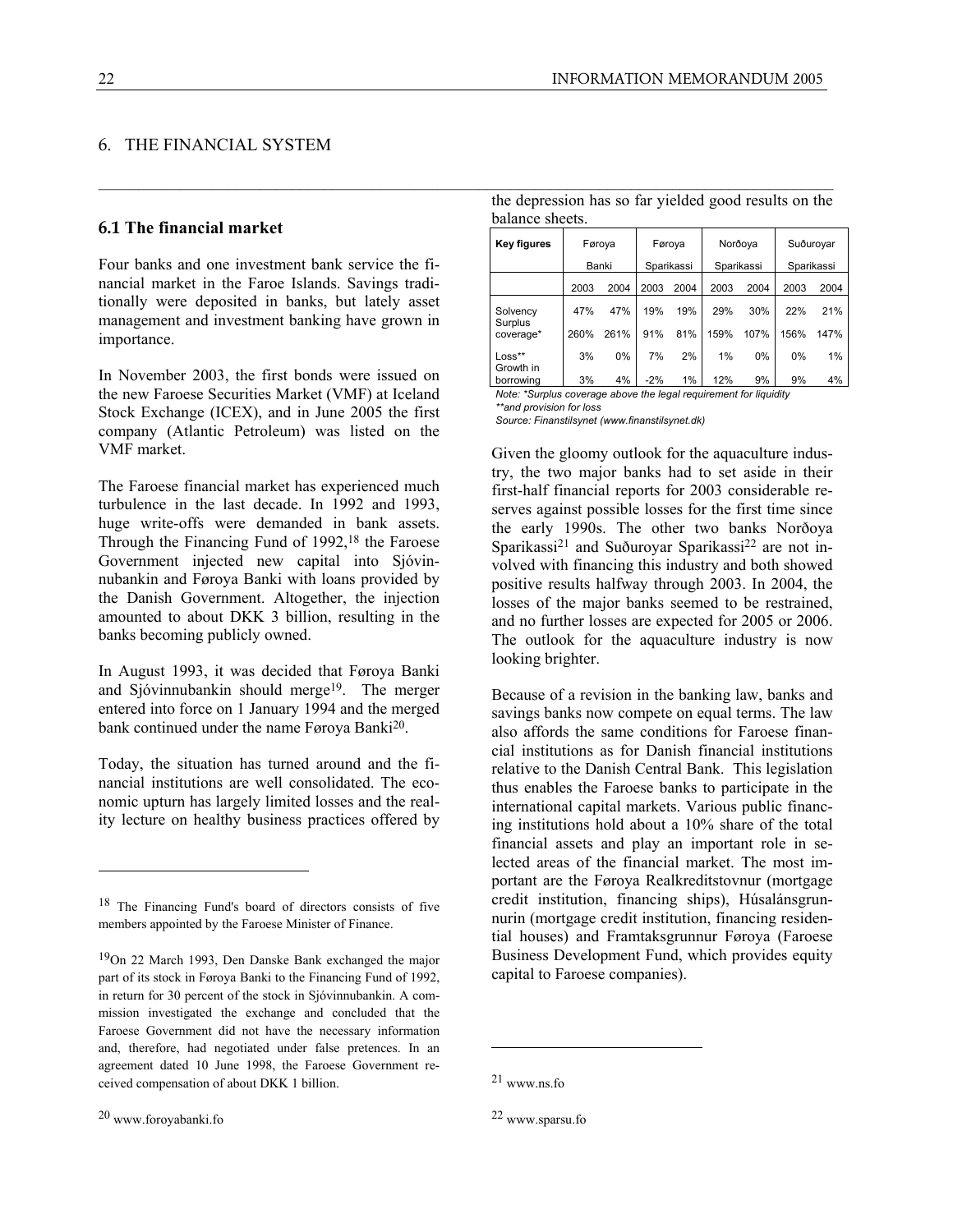#### *The Faroese Securities Market*

The Faroese Securities Market (VMF)<sup>23</sup> on the Iceland Stock Exchange24 had its first three listings in 2003. The Faroese Government bonds expiring in 2004, 2006 and 2008 have all been listed on the market.

On the first of June 430 million DKK of Faroese Government bonds were listed, and on the  $15<sup>th</sup>$  of June 2005, the first company (Atlantic Petroleum) was listed on the VMF market on ICEX.

Due to the refinancing of the debt with the Danish State to the Faroese Government on the  $24<sup>th</sup>$  of November 2005, 750 million DKK of Faroese Government bonds will be listed on the VMF markets at ICEX. The rest of the 1,494 million debt with the Danish State will be re-financed by issuing bond debt with varying duration on the Faroese Securities Market on the Iceland Stock Exchange (ICEX).

The newly established Faroese Securities Market, that is organized in such a way that Faroese companies will be listed on the Icelandic stock exchange, will afford domestic issuers easier access to capital for both existing and future initiatives. This is of great importance, especially when a Faroese company desires to expand within the Faroe Islands or abroad. Industries that are capital intensive, like fish farming, and companies that are innovative and avant-garde also benefit from having access to a localized securities market.

Such a market will enable investors to safely invest in Faroese companies. Because pension savings are expected to increase considerably in the coming years, the lack of a securities market would mean that this capital would not be available to help Faroese industry, but would be exported abroad.

The securities market is also a tool to assist in the privatization of the publicly owned companies, and can give ordinary people a better understanding of

 $\overline{a}$ 

how business works, and what influences the success or failure of an investment.

Thus, a securities market is anticipated to generate greater potential for growth than if no exchange were available.

#### **6.2 Currency**

The currency of the Faroe Islands is the Faroese króna, issued by the National Bank of Denmark. Unique Faroese notes are in circulation in the Faroe Islands and are constituted by a currency board as defined by Danish law as equal in value to the Danish krone. The basis of the Faroese króna is an equal amount of Danish krone deposited in an account in the Danish central bank. Though the notes used in the Faroe Islands are Faroese, the coins are the same as those in circulation in the remainder of the Danish Kingdom. Faroese and Danish notes are fungible in the Faroe Islands.

A new series of Faroese notes is being issued. A new 50-króna note was issued in the summer of 2001 and was followed by a 100-króna note in early 2003, and a 200-króna note in early 2004. The rest of the series, 500 and 1000-króna notes, were issued in 2004 and 2005.

Concerning the future of Faroese currency, the Danish people rejected the Euro in 2001. This essentially preserved the status quo for the time being.

<sup>23</sup> www.vmf.fo – The company P/F Virðisbrævamarknaður Føroya was founded in 2000.

<sup>24</sup> On 30 March 2004 the Iceland Stock Exchange and the Faroese Securities Market (Virðisbrævamarknaður Føroya Pf) entered into an agreement relating to the listing of Faroese securities on ICEX and facilitation of trading of Faroese securities.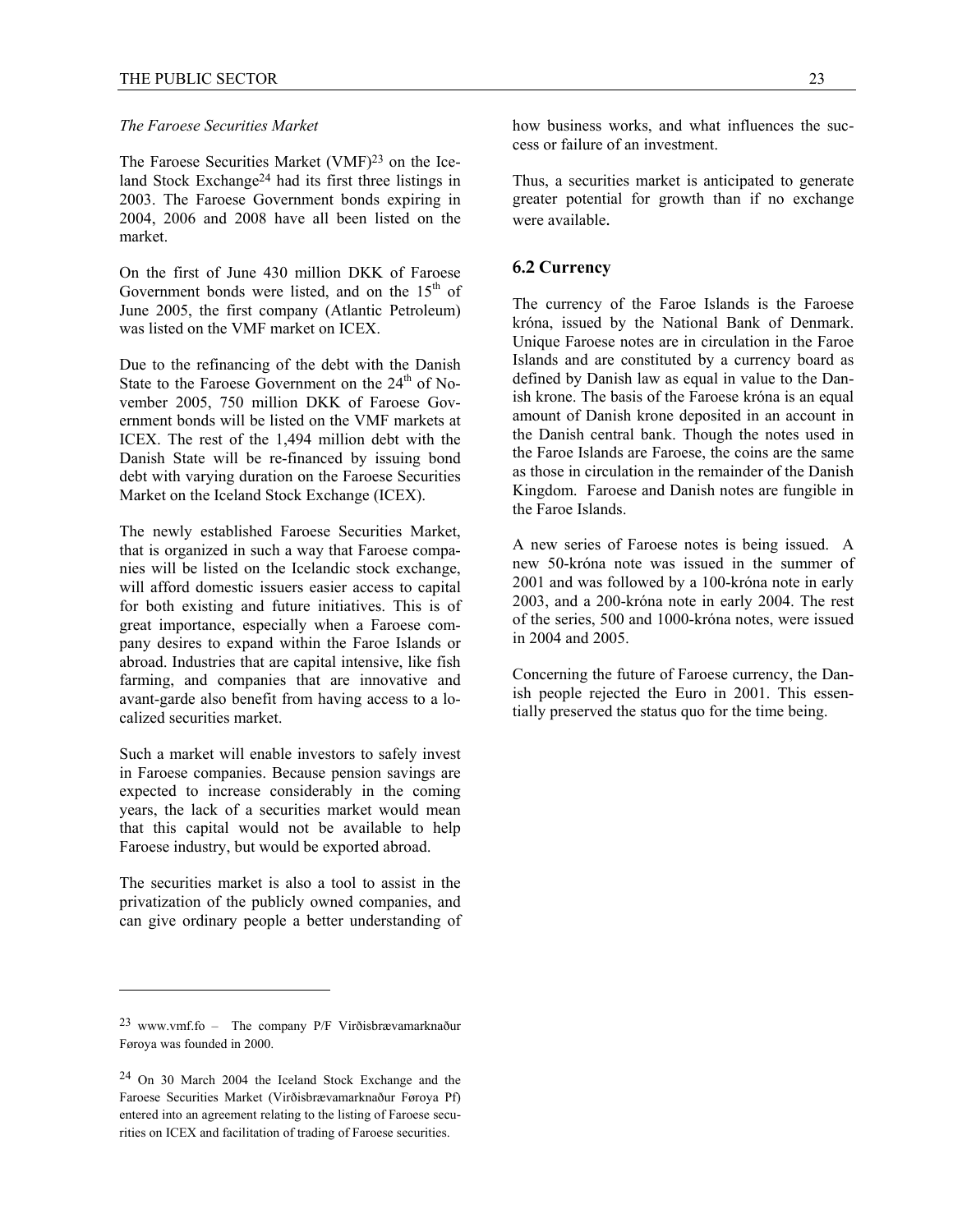7. THE PUBLIC SECTOR

The Faroese Government fixes and collects duties, taxes, income taxes, customs duties, production and vehicle taxes, whereas municipal government income derives mainly from income taxes.

Two classes of income are defined: wage income, which is for the most part defined as A-income, and business income, mainly defined as B-income.

### 7.1.1 A-income

A-income has to be transferred to an account in a financial institution, post giro or the exchequer. Upon receipt of an individual's wages from an employer, the receiving bank automatically deducts and transfers the appropriate withholding tax to the exchequer via the Customs and Tax Administration centralized tax system. Each tax payment is calculated based on the income up to the date of the latest wage payment, converted into annual income. Adjustments are made after the close of each year; excess tax is refunded, extra tax owed is collected.

The highest tax rate (government and municipality combined) in 2005 is between 50 and  $57.5\frac{625}{6}$ , although the tax ceiling is 50%, excluding payments of about two percent to different funds.

Income tax levied by the Tax Administration is calculated on a sliding scale, thus with various allowances the highest marginal rate at present is 35% in 2005.

A gross tax system was introduced in 1997. This means that instead of providing for tax deductions, specific subsidies are allowed to compensate for certain expenses.

Municipal taxes are assessed using the same calculation of income as that of the Tax Administration, except that a flat tax rate is used. The economic situations of the municipalities differ greatly and for

l

the year 2005 municipal taxes ranged from 15 to 22.5%. On average, the tax is 19.6%.

## 7.1.2 B-income

 $\_$  , and the state of the state of the state of the state of the state of the state of the state of the state of the state of the state of the state of the state of the state of the state of the state of the state of the

B-income is based on the annual accounts of a business and is, therefore, collected by the Treasury the year after the accounting year.

Corporate taxes before 1999 were 27%, but were lowered to 20%, except for companies in the oil industry. The tax rate for these companies remains at 27%. Of the tax amounts, 62% is paid to the national treasury, and the remaining 38% to the local municipal authorities. The Government has announced that corporate taxes will be lowered to 18% in 2006.

## 7.1.3 Other taxes

Interest on deposits in Faroese banks and savings banks is not included in the income subject to income tax. Instead, a yearly tax of 35% of the interest is deducted from the interest payment by the financial institutions and transferred to the Treasury. All income from securities (interest, dividends and capital gains) is taxed at 35%. There is no property or wealth tax.

Because of the trade agreement (1 January 1992) with the EU, the Faroese Customs Act is based on the international Customs Cooperation Council's (CCC) Harmonized Commodity Description and Coding System and customs duties are based on the EU GATT rates. The agreement was replaced by a new agreement in January 1997. In addition, the fiscal duties levied on imports were replaced by a value-added tax (VAT) and excise duties on some consumption items.

The corporations that do not pay VAT, for example banks and insurance companies, have to pay a five percent tax on total paid wages.

#### **7.2 Public expenditure**

The distribution of government expenditure for different items follows the new budgeting procedures and shows the actual financial outlays (Appendix H, Table 1). Investments in large assets are financed

<sup>25</sup> Depending upon which municipality one resides.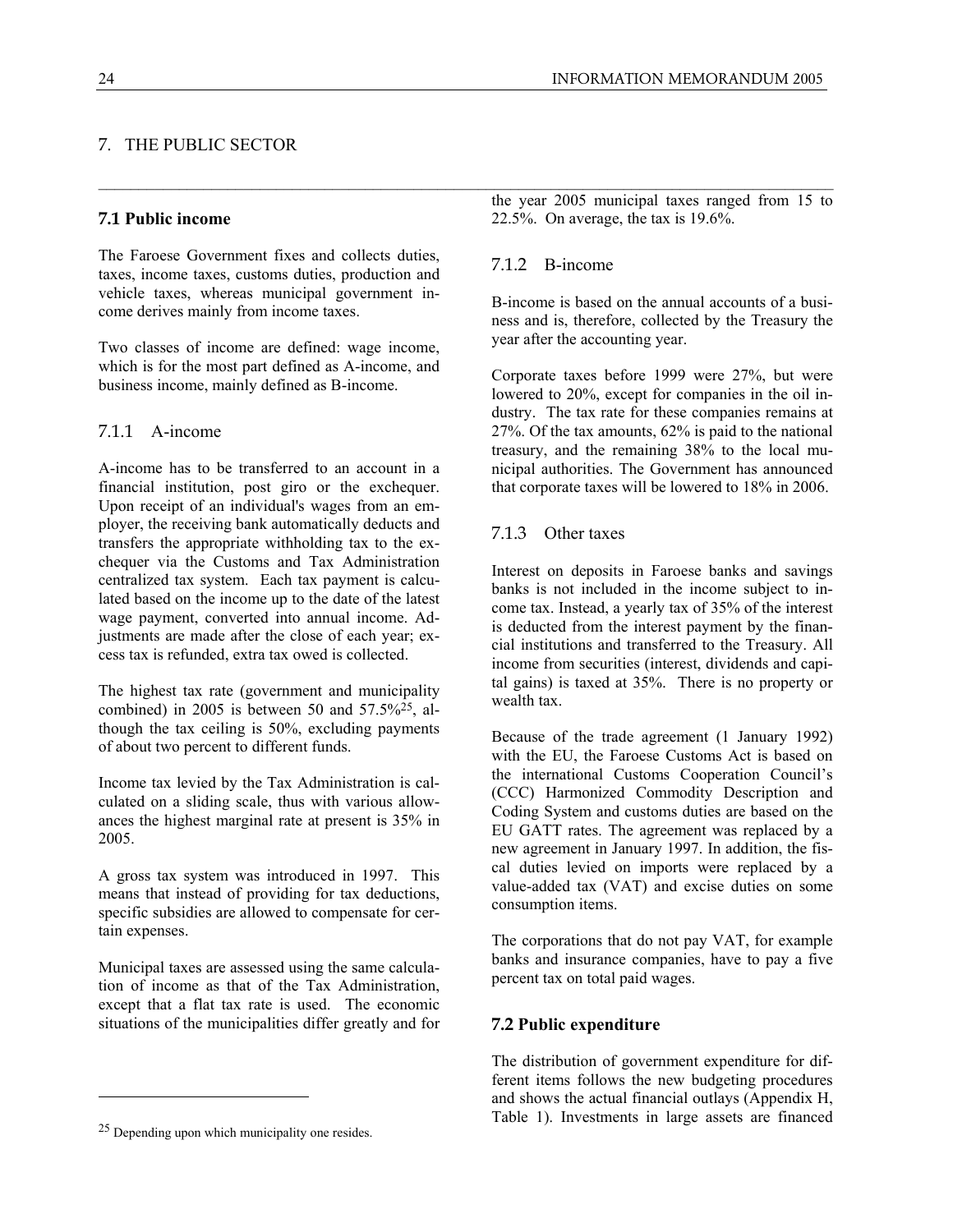largely by current provisions and are booked immediately as expenses in the appropriate fiscal year.

There are exceptions to this rule, however. Lately, a new procedure has emerged wherein public limited companies are created to operate and manage public services and large, public construction projects, etc. This has been the case for Faroese Telecom, the subsea tunnel between Vágar and Streymoy, and the subsea tunnel between Eysturoy and Norðoy, etc.

The composition of expenditures has changed since the early 1990s. Expenditure to the fishing industry has fallen considerably since 1991 due to the change in subsidies to the industry (Confer Section 3.2). The policy is to emphasize the need for the industry to be cost efficient and independent of public funds.

Outlays for effective guarantees have been massive historically. In 1991, private guarantees amounted to DKK 642 million; this was zero in 2003. New outlays from 1999 and onward have been at a minimum and the public guaranteed debt is decreasing. In 2004, all guaranteed debt was only DKK 94 million, DKK 762 million less than in 1996. (See Appendix B, Table 2.) It is expected that this rate of decline will continue, and municipalities will be the only group with guaranteed debt from 2005 onward.

The interest line item in the budget increased as the public sector took over a greater part of the private debt during the depression. (See Appendix F, Table 1; Appendix H, Table 1.) In 1995, interest was 16% of the total budget, but after the debt agreement with Denmark in 1998, interest payments were halved.

In December 2003, the Faroese Government decided to pay DKK 500 million toward the debt with the Danish State. This resulted in yet another cut in interest payments. In November 2005, the Faroese Government is expected to re-finance the debt with the Danish State, to lower the interest payments even more.

The most significant expenditures in the budget are social welfare services, which account for over onethird of the total.

#### **7.3 The public financial system**

The annual budget is presented to the Faroese Parliament before October and must be approved before 1 January of the following year. In practice, approval occurs before Christmas.

Beginning with the 1991 fiscal year, the Budget Act was considerably changed compared to preceding years in order to obtain a better governing instrument. Blanket approvals for government investments and certain other expenditures are not permitted. Instead, government investments and other expenditures have to be approved in the budget for the year in question.

The accounts and bookkeeping of the government exchequer are audited by the National Audit Office. Once audited, the books are passed on to a committee, consisting of members selected by the Faroese Parliament, which is responsible for the finances of the government.

The government Treasury introduced a new accounting system in 1997. Supporting documentation is required to a much higher degree than previously. This makes it easier to track and monitor the government's income and expenses.

## **7.4 The current public budget status**

The Government account showed a surplus of DKK 697 million in 2001, 191 million in 2002 and 22 million in 2003.

For 2004, the Government account showed a deficit of 152 million, while the budgeted deficit for 2005 is estimated to be about DKK 270 million.

For 2006, the deficit is estimated to be about 219 million DKK, however, due to public investment expenses that are held outside the state budget (at least DKK 50 million), the deficit is likely to become more than DKK 219 million.

The repayments of principal and interest on loans in 2005 are estimated to be DKK 2,049 million (DKK 125 million in interests and DKK 1,924 million in repayments). This is due to a re-financing of 1,494 million debt with the Danish State.

#### 7.4.1 Income

Economic growth increased the level of public income dramatically both in 2000 and 2001, where the growth was around 10 percent. Beginning in 2002, tax revenue income began to stagnate and this tendency has continued through 2003 and 2004, partly due to lower taxation. Growth in income from VAT is also falling because of lower economic growth.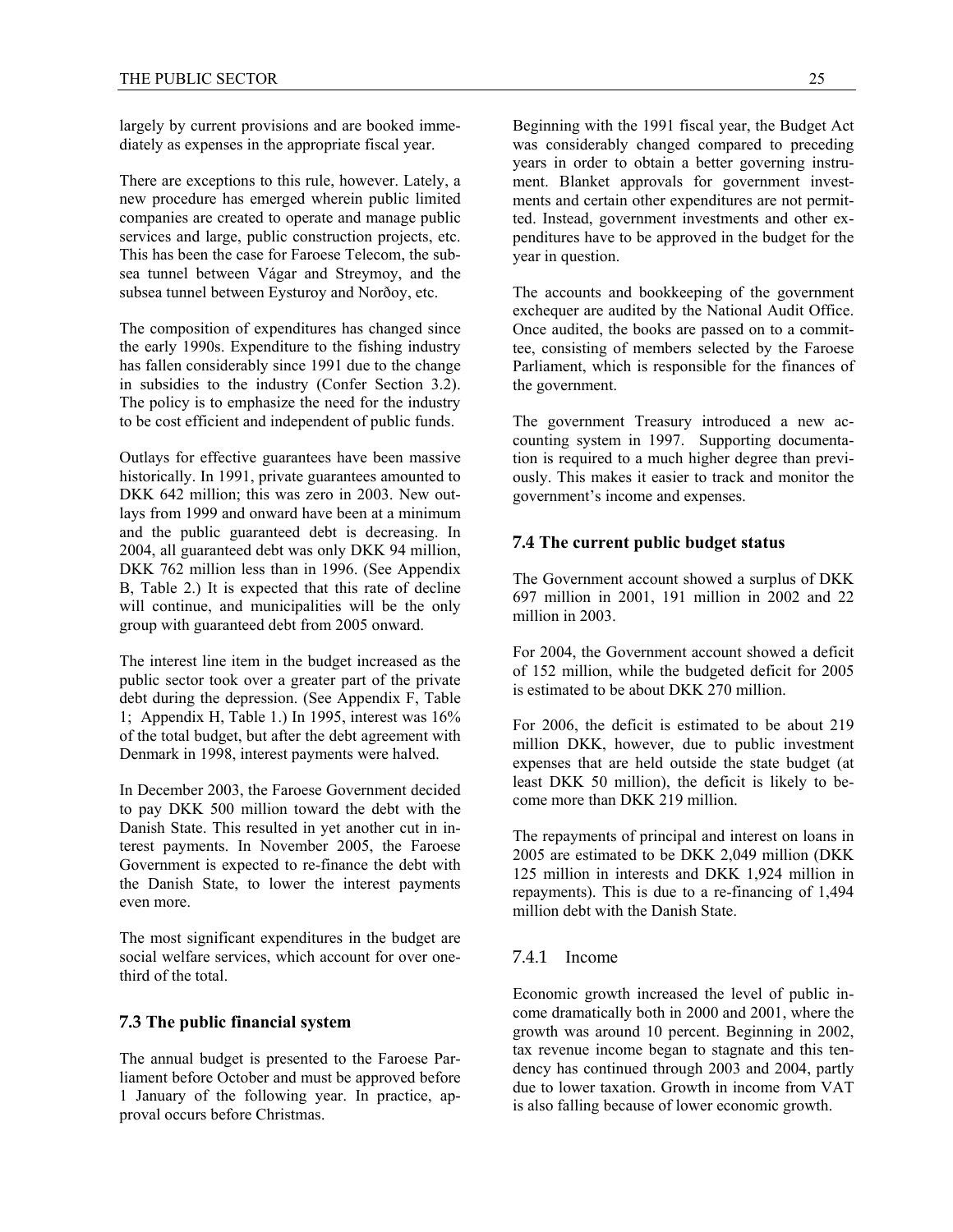The Danish grant will remain at the current level, until the Government decides to take over additional areas of administrative control. This will cause further reductions. Income in the near future will be very much dependant on the level of activity, which again is influenced by the size of export and prices.

## 7.4.2 Expenditures

From 1989 to 1997,<sup>26</sup> expenses decreased every year even with growing interest expense. In 1998, expenses also dropped due to lower interest payments<sup>27</sup>

In 1999, the expenses started to increase. In 1999, with 7%, 2000 with 6%, 2001 with 7.5% and in 2002 with 10%.

In 2003, the Government stopped the accelerating growth in expenses, and this resulted in an increase in expenses of 3.9% in 2003, 2.2% in 2004 and in 2005 the estimated increase in expenses is 3.3%.

If the budget proposal for 2006 holds, the expenses will decrease by 2.8% compared to 2005, but this may differ from the final result, because the current budget proposal does not include at least DKK 50 million of investment expenditures that are held outside the state budget, and does not include an extra DKK 45 million cut in taxes.

## 7.4.3 Policy

 $\overline{a}$ 

The current economic policy could be called neutral. The Government has been reluctant to restrict public spending and supported expansion through tax cuts, investments and expenditures. The expenditures are mainly in infrastructure, social welfare, health care and administration.

For 2006, the Government has set a goal to decrease the expenses, and at the same time the Government wants to increase indirect taxes, but lower income taxes.

The Government has been working on privatizing some of the publicly owned companies to make a more clear distinction between public and private services, finance the reduction of debt and to help launch the Faroese Securities Market. Føroya Banki, Atlantic Airways, Faroese Telecom and some companies owned by the Business Development Fund are amongst the candidates for privatization.

#### **7.5 Payments from Denmark**

In addition to tax revenues, public expenditure in the Faroe Islands is also financed by the Danish Government. Beginning with fiscal year 1988, most of the grant subsidy from the Danish Government is in the form of a general block grant (Appendix H, Table 2). In addition to the general grant, the Danish Government spends some DKK 280 million directly in the Faroe Islands to cover joint matters, mainly for public order and judicial administration.

The Danish block grant for 1999, 2000 and 2001 was fixed in real terms and has been so since 1995. The grant for 2002 was reduced by DKK 366 million to DKK 630 million partly in relation to the official transfer of public education to the Faroese authorities. The Faroese and the Danish Governments have agreed that the grant will be fixed in real terms at DKK 630 million per year from 2003 till 2006. Any further takeover of executive areas pursuant to the Home Rule Act will precipitate further cuts in the block grant.

## **7.6 Foreign government debt**

From 1992 to 1997, the debt to the Kingdom of Denmark increased from DKK 500 million to DKK 5,594 million. According to the agreements with the Danish Government, the Faroese Government injected DKK 2,500 million into the Financing Fund of 199228 and rearranged foreign debt elsewhere with loans from the Danish Government.

According to the agreements with the Danish Government, Faroese budget deficits would not be financed by the Danish Government, but by the Faroese Government. In December 1994, the Faroese Government for the first time issued bonds for public sale. In addition to meeting the liquidity demands of the Treasury, the aim was also to create

l

<sup>26</sup> Assuming exception of the capital injections into the banks in 1992 and 1993.

 $27$  The lower interest payments were a reslut of the agreement of 10 June 1998 with the Danish Government. The agreement lowered the interest rate and the repayments.

<sup>28</sup> Founded with the purpose to restructure the banks.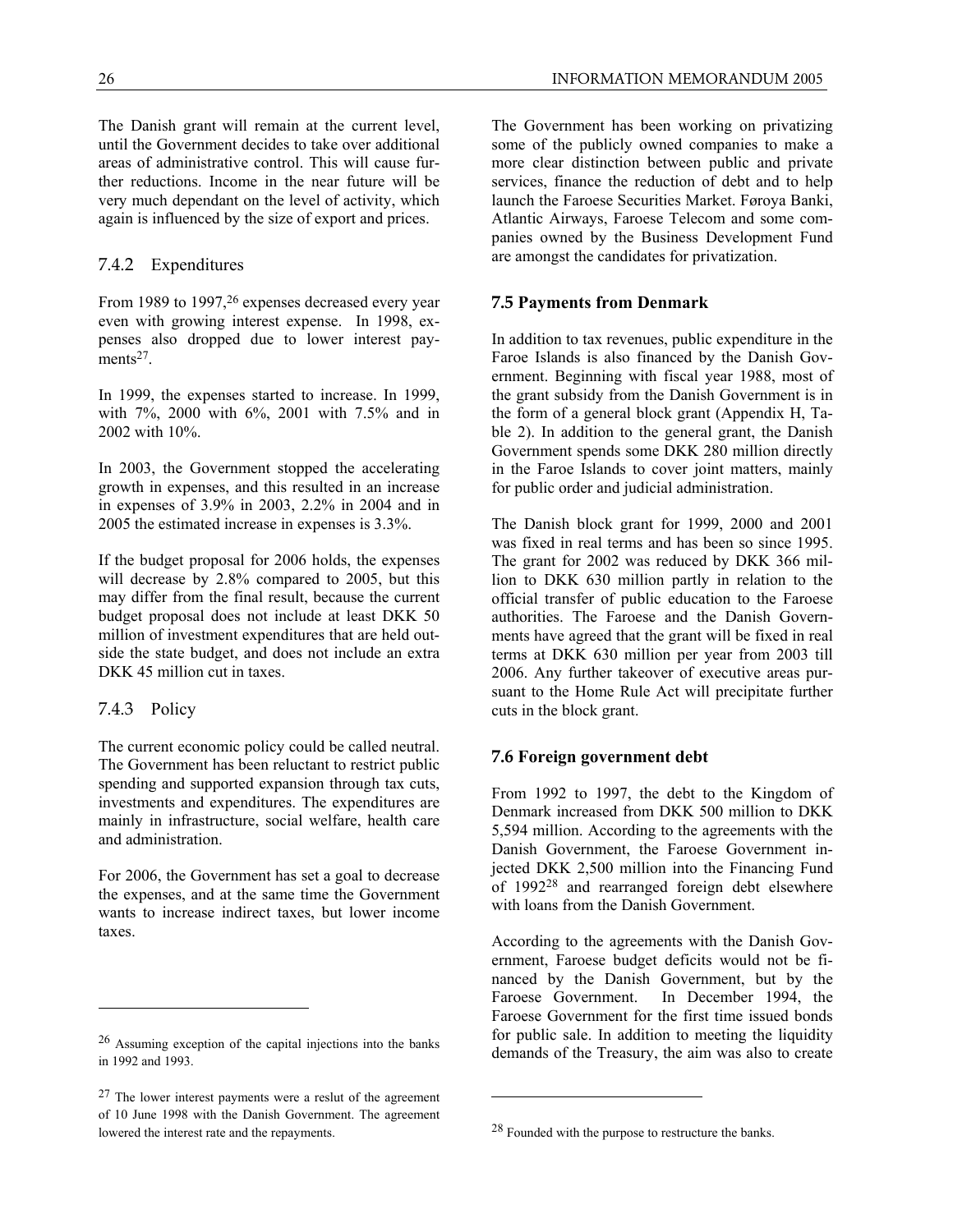a bond market in the Faroe Islands. This would give the Faroese population an additional opportunity to place extra liquidity and work as a credit rating for the Faroese Government. The bonds are registered with the Danish Securities Centre and since 2003 are quoted on the Faroese Securities Market in cooperation with the Icelandic Stock Exchange.

On 10 June 1998, the Faroese and the Danish Governments entered into an agreement on government debt. The repayment regime agree upon was based on the settlement reached in connection with the banking crisis, the anticipated development of the Faroese economy in the future and the possibility of hydrocarbon exploitation on the Faroese shelf.

A long-term settlement was reached, containing these premises: 1) the total debt of the Treasury to the Kingdom of Denmark was devalued by DKK 900 million; 2) DKK 500 million was converted to an interest free loan without any repayment requirements (if hydrocarbon exploitation is not initiated within twenty years, the debt will be forgiven); 3) the remaining debt, with a nominal value of DKK 4,023 million, shall be repaid via a twenty-year annuity with yearly payments of DKK 323 million.

In November 2003, the Government used bonds to refinance debt to the Danish State. The DKK 1,200 million of the proceeds from the bond issue were used as an extraordinary repayment of debt owed to the Danish State. DKK 300 million were used to refinance an existing bond loan that was due in December 2003. In addition to that, the Faroese Government extraordinarily repaid the Danish Government DKK 500 million from its liquid assets. The total debt owed to the Danish state, therefore, was reduced from DKK 3,351 million to DKK 1,651 million, whereas the total bond debt increased from DKK 300 million to DKK 1,500 million.

In June 2005, DKK 430 million were used to refinance an existing bond loan that is due in November 2005.

In November 2005, the Government will use bonds to refinance debt to the Danish State. The DKK 1,496 million of the proceeds from the bond issue in November 2005 will be used as an extraordinary repayment of the whole debt owed to the Danish State.

The total debt owed to the Danish State, therefore, will be reduced from DKK 1,496 million to zero, whereas the total bond debt will increase.

#### **7.7 The municipalities' debt**

The Faroe Islands at present have 34 municipal councils, which vary in size and population from 20 to 18,000 inhabitants. Some of them have a net debt of DKK 60,000 per inhabitant while others have modest or no debt at all. For those that have large debt, interest and installments comprise a large part of the municipal budget.

The temporary debt solidarity agreement of 1995 expired in 2001 and was replaced by individual solutions. Some of the municipalities needed assistance from the "Municipalities Loan and Guarantee Fund"29. Twelve municipalities co-operated in a refinancing plan in 2000 with a five-year loan from FKI, a special loan association with a guarantee from the above-mentioned fund.

In 1995, the Faroese Government set up a committee to make a proposal for a new municipal system and the report was published in 1998. It recommended a system of seven to nine municipalities with clearer distinctions between the national government and the local municipalities.

There has been much discussion following the report and the view on merging municipalities is controversial, but sentiments seem to be moderating. Some municipalities have merged over the last few years, and several municipalities have decided to follow suit. The number of municipalities was reduced from 48 to 34 in 2004.

The long-term goals for creating larger municipal areas are to provide a basis for decentralizing public administration, social services and to strengthen local government.

 $29$  A fund was set up into which one percent of the municipal councils' tax income from 1994 to 1996 was paid. In 1996, the fund had on deposit from the municipalities DKK 98 million and loans outstanding of DKK 14 million.